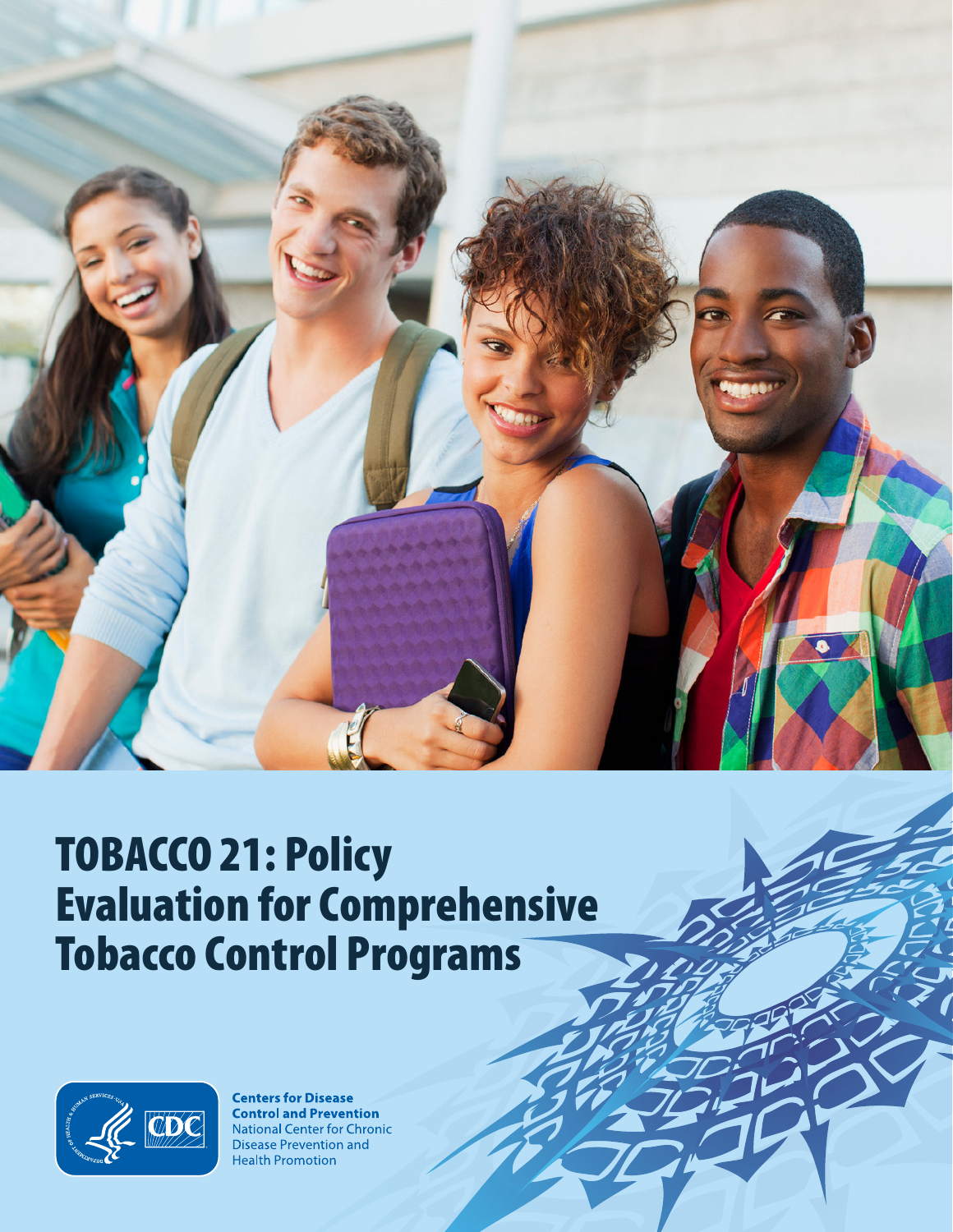#### Acknowledgements

This guidance was developed by the Centers for Disease Control and Prevention's Office on Smoking and Health (OSH) and RTI International to serve as a technical resource to help inform effective policy evaluation and implementation by state tobacco prevention and control programs.

**The following individuals from the Centers for Disease Control and Prevention, Office on Smoking and Health (OSH) helped contribute to the preparation of this publication:**

Rene Lavinghouze, MA, Health Scientist

Nicole Kuiper, MPH, Health Scientist

Rebecca Fils-Aime, MPH, Evaluation Fellow

Megan Cotter, MPH, Evaluation Fellow

Tamara Crawford, DBH, MPH, ORISE Fellow

Yessica Gomez, MPH, Health Scientist

Nikki Hawkins, PhD, Lead Health Scientist

Monica Cornelius, PhD, MPH, Associate Service Fellow

Briana Oliver, MPH, ORISE Fellow

Cross-division workgroup members: Pamela Lemos, Sarah R. Lewis, Michael Tynan, and MaryBeth Welton

**The following partners also contributed to the preparation of this publication:** 

Missouri University and the Missouri Department of Health and Senior Resources

California Department of Public Health

Hawaii State Department of Health

New York City Department of Health and Mental Hygiene

Maine Department of Health and Human Services

**A special thanks to RTI International for their contribution to the publication.**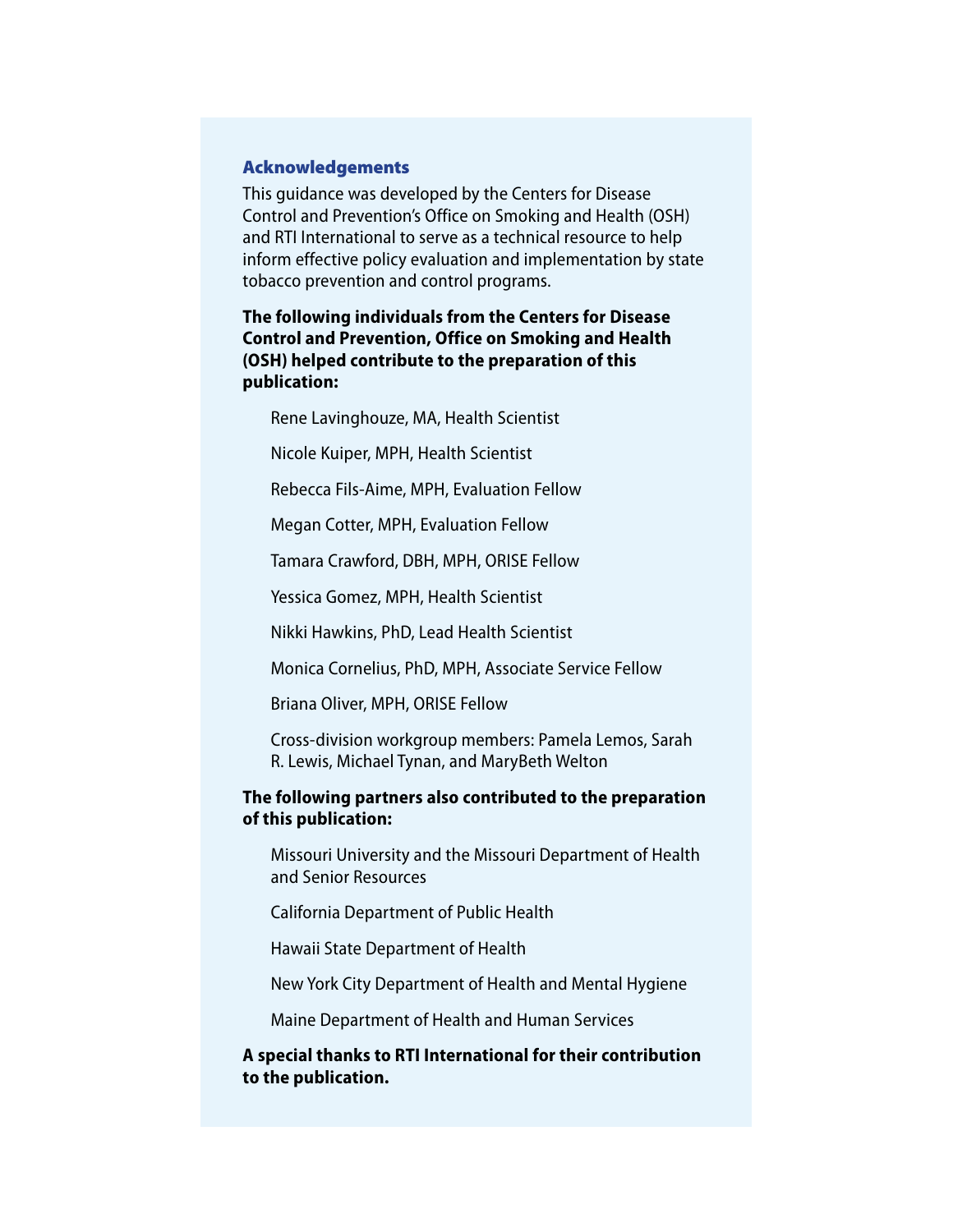#### Purpose

The Centers for Disease Control and Prevention's Office on Smoking and Health developed this guide to help state, local, territorial, and tribal health departments plan and implement evaluation of the federal law to raise the minimum legal sales age (MLSA) for tobacco products to 21 years (herein referred to as the T21 law). Guidance in this document can also support evaluation of state, local, territorial, and tribal T21 laws that may mirror or are more stringent than the federal T21 law (broadly referred to as T21 policies in this document).

On December 20, 2019, the Federal Food, Drug, and Cosmetic Act was amended to raise the MLSA for tobacco products from 18 to 21 years, effective immediately. The Food and Drug Administration (FDA) has 180 days to adopt a final rule for implementation and enforcement. Regulatory and enforcement elements for the national T21 law are unfolding and may have implications for the guidance provided in this document. Prior to the enactment of the national T21 law, nineteen states had already passed legislation to raise the MLSA for tobacco products to 21 years. This guide includes examples from Hawaii and California, the first two states to implement state T21 laws.

The evaluation approaches described in this guide can help assess the effects and impact of T21 laws to help advance the goals of the National Tobacco Control Program (NTCP) and to support NTCP awardee efforts in the following areas:

- Preventing initiation of tobacco use
- Eliminating nonsmokers' exposure to secondhand smoke
- Promoting quitting among adults and youth
- Identifying and eliminating tobacco-related disparities

#### Audience

The primary audiences for this guide consist of planners, program managers, and evaluators of state tobacco control programs. Users are encouraged to adapt the tools and resources in this guidance to meet program evaluation needs.

#### Accessible Version

[https://www.cdc.gov/tobacco/stateandcommunity/tobacco\\_](https://www.cdc.gov/tobacco/stateandcommunity/tobacco_control_programs/surveillance_evaluation/tobacco-21-policy-evaluation/index.html) [control\\_programs/surveillance\\_evaluation/tobacco-21-policy](https://www.cdc.gov/tobacco/stateandcommunity/tobacco_control_programs/surveillance_evaluation/tobacco-21-policy-evaluation/index.html)[evaluation/index.html](https://www.cdc.gov/tobacco/stateandcommunity/tobacco_control_programs/surveillance_evaluation/tobacco-21-policy-evaluation/index.html).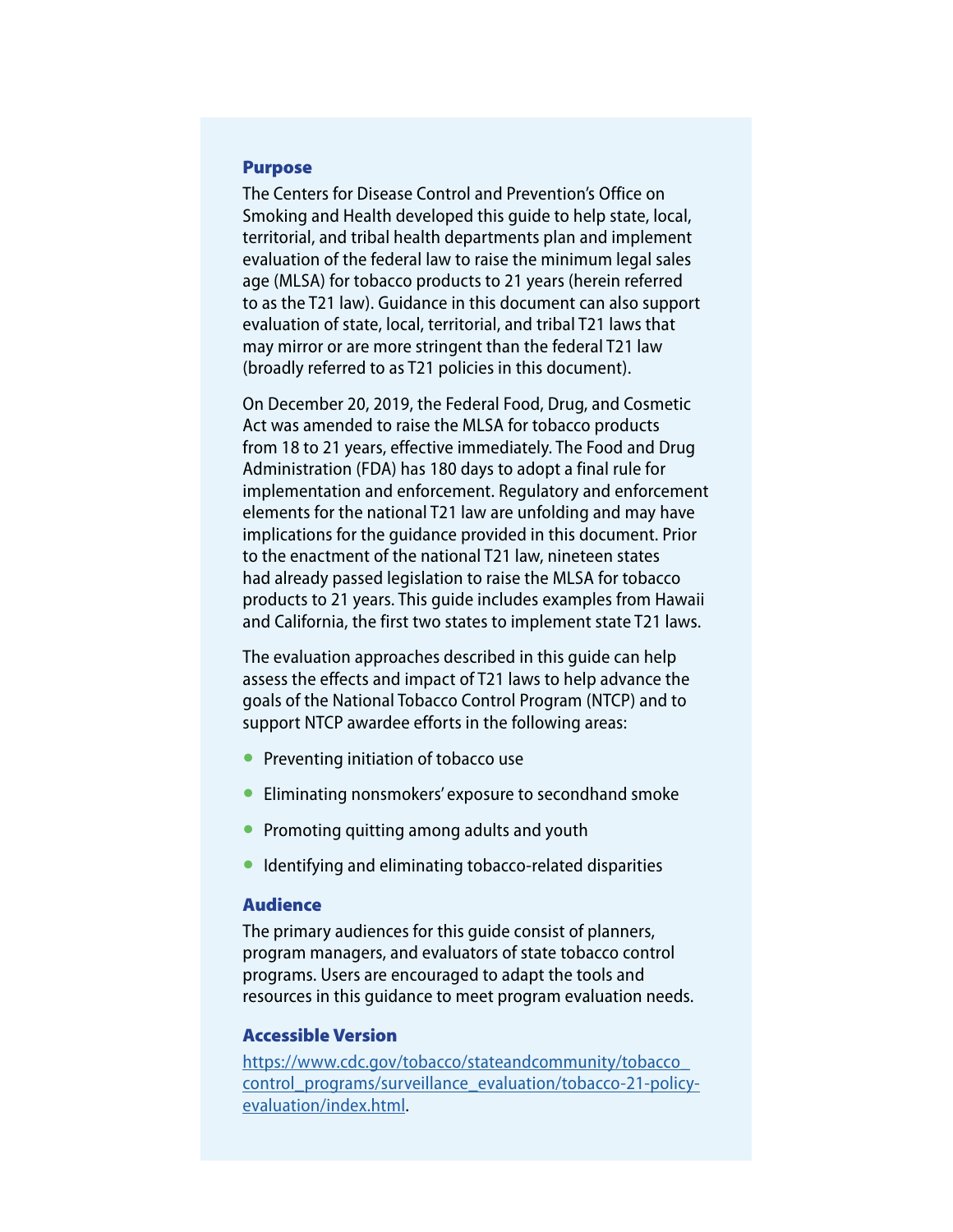# **Contents**

# **Figures and Tables**

| Table 3: Types of Information Disseminated from Policy Evaluation Results 15 |
|------------------------------------------------------------------------------|

**Suggested Citation:** Tobacco 21: Policy Evaluation for Comprehensive Tobacco Control Programs. Atlanta, Georgia: Centers for Disease Control and Prevention, National Center for Chronic Disease Prevention and Health Promotion, Office on Smoking and Health, 2020.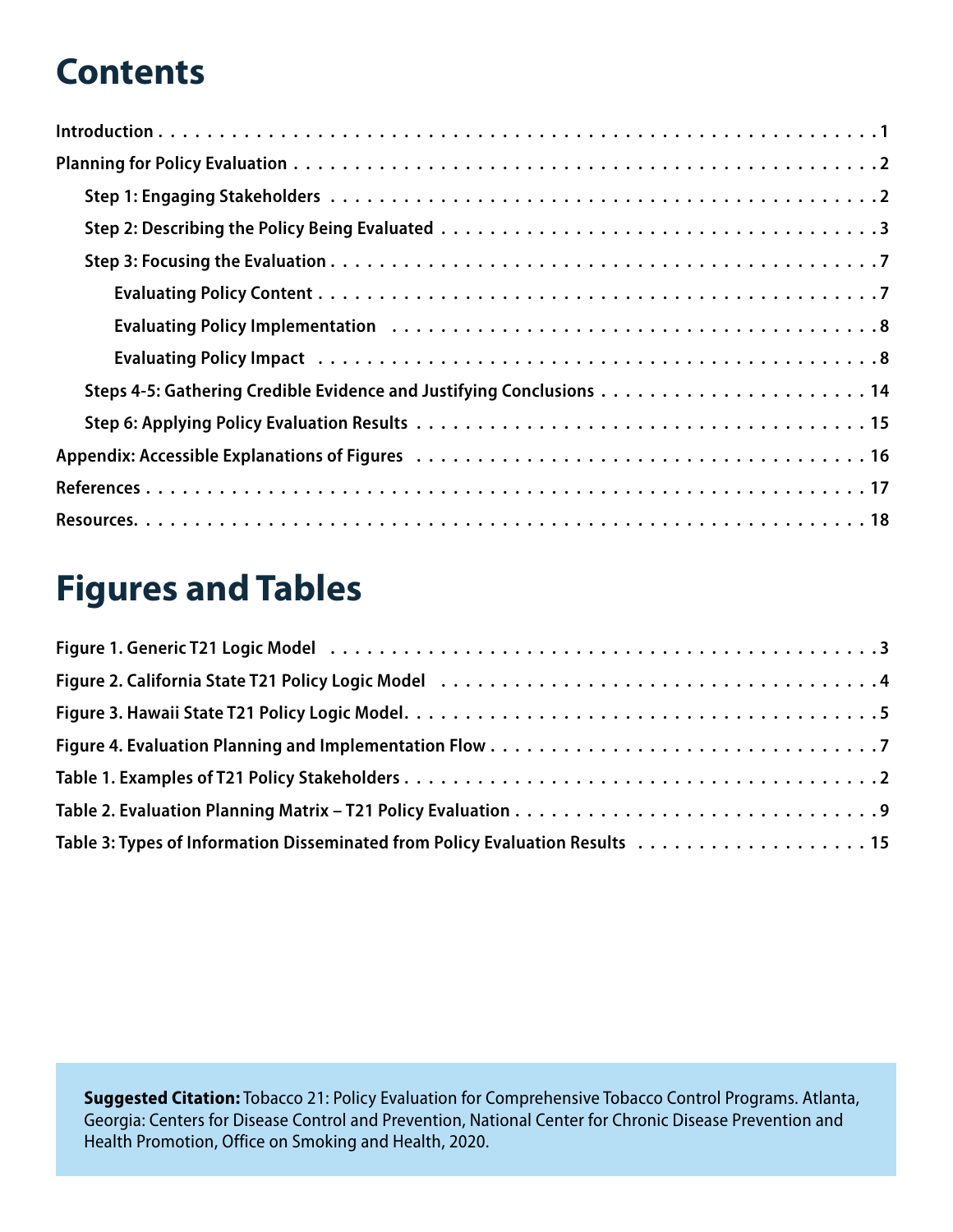# <span id="page-4-0"></span>**Introduction**

Tobacco use is the leading cause of preventable and premature death in the United States (USDHHS, 2014).<sup>1</sup> Nearly all tobacco use begins during youth and young adulthood (USDHHS, 2012). People who begin smoking at a young age are more likely to become addicted, to progress to daily smoking, and to smoke more heavily in adulthood (USDHHS, 2012). In addition, the use of nicotine by adolescents and young adults can harm the developing brain, including the parts of the brain that control attention, learning, mood, and impulse control (USDHSS, 2016).

Policies to increase the MLSA for tobacco products have been shown to contribute to reductions in tobacco use and dependence among youth (Institute of Medicine, 2015). Increasing the MLSA for tobacco to 21 years could reduce the likelihood of high school students legally purchasing tobacco products for themselves, other students, and underage friends, thus reducing the secondary risks of harm on youth brain development and early addiction.

According to the Institute of Medicine's 2015 report (Institute of Medicine, 2015), once the MLSA for tobacco products increases to 21 years nationally, it is projected that:

- Tobacco use will decrease by 12 percent by the time today's teenagers become adults; smoking-related deaths will decrease by 10 percent.
- Smoking initiation will be reduced by 25 percent for 15–17-year-olds and by 15 percent for 18–20-year-olds.
- Nationwide, 223,000 premature deaths will be prevented among people born between 2000 and 2019, including 50,000 fewer deaths from lung cancer.

On December 20, 2019, the Federal Food, Drug, and Cosmetic Act was amended to reflect a change in the MLSA for tobacco products from 18 to 21 years of age, effective immediately. Prior to the enactment of the

national T21 law, nineteen states had passed T21 laws: Arkansas, California, Connecticut, Delaware, Hawaii, Illinois, Maine, Maryland, Massachusetts, New Jersey, New York, Ohio, Oregon, Pennsylvania, Texas, Utah, Vermont, Virginia, and Washington. Guam and Palau had also raised the MLSA for tobacco products to 21 years. Many cities adopted city-wide T21 laws as well, such as New York, Washington D.C., Chicago, and St. Louis (Counter Tobacco, 2019).

Policy evaluation can help inform program efforts by identifying potential gaps or deficiencies within the policy, and the effects that those gaps can have on the policy's implementation or intended impact. Furthermore, policy evaluation can help assess support and compliance with the implemented policy, demonstrate the value of the policy, and can help inform the evidence for future policies at the state, local, territorial, tribal, and national levels. It also can provide accountability for resources appropriated. Evaluating the impact of the federal T21 law within a specific jurisdiction can help answer questions about impact in various domains, for example:

- *To what extent does the policy prevent initiation?*
- *How does the policy affect youth access to tobacco products?*
- *How does the policy affect social norms on tobacco use?*
- *What is the economic impact of the policy?*

Additionally, tobacco control programs can consider examining whether differences exist between T21 laws enacted in their jurisdictions and the national T21 law and the extent to which different provisions affect the implementation and effects of the law.

<sup>&</sup>lt;sup>1</sup>"Tobacco" in this document refers specifically to the use of manufactured, commercial tobacco products and not the sacred and traditional use of tobacco by American Indians and other groups.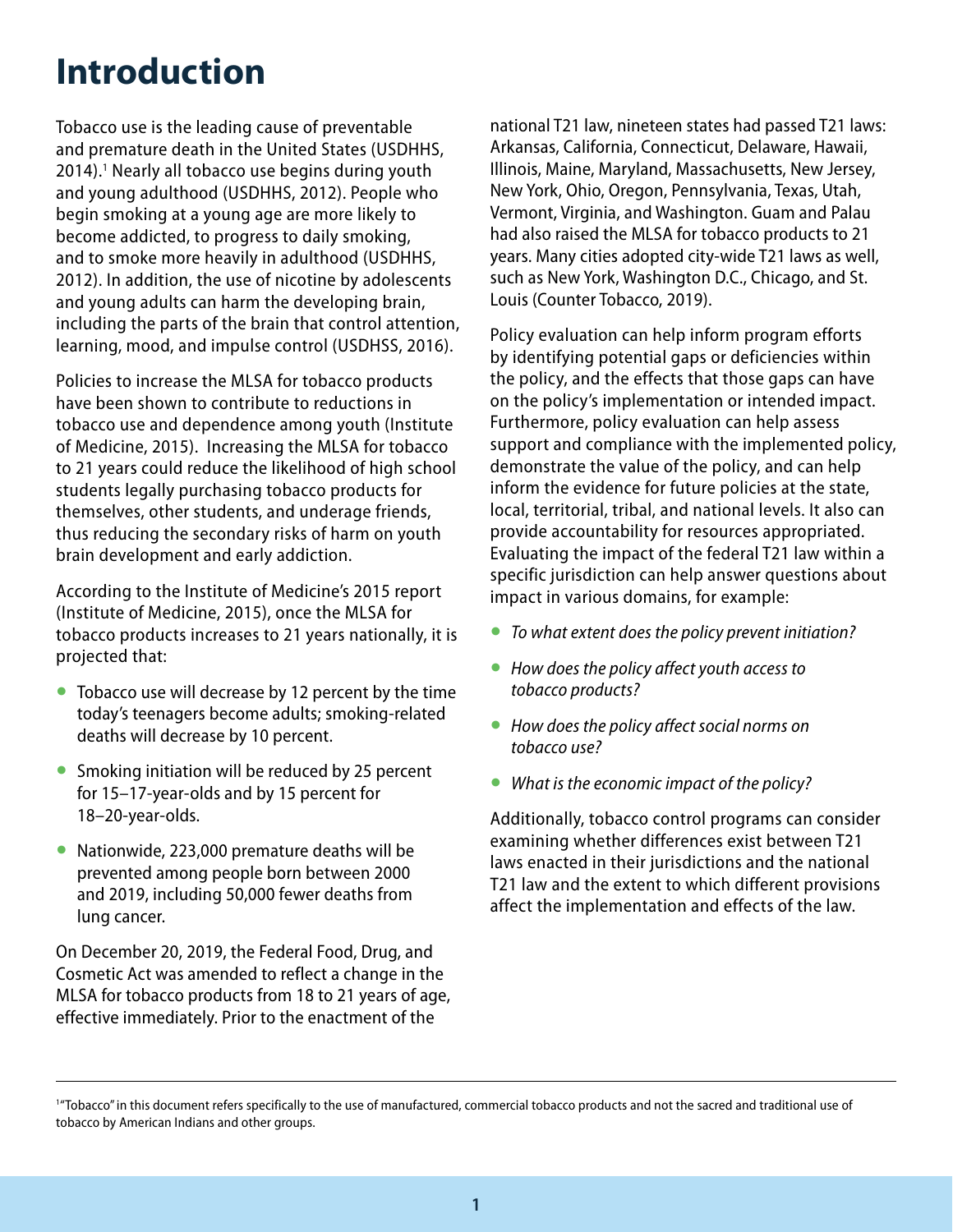# <span id="page-5-0"></span>**Planning for Policy Evaluation**

## Step 1: Engaging Stakeholders

In identifying and engaging potential stakeholders for evaluating tobacco control policies, it is important to include participants from sectors in addition to those that are customarily involved in evaluation efforts. Promising groups include those involved in the policy

implementation and enforcement. Federal, academic, or national health organization partners represent stakeholders that may have an interest in evaluation of the T21 law. Examples of these and other potential stakeholders are shown in Table 1.

| <b>Stakeholder Categories</b> | <b>Examples of Stakeholders</b>                                                                                                                                                                                          |
|-------------------------------|--------------------------------------------------------------------------------------------------------------------------------------------------------------------------------------------------------------------------|
| <b>Policy Experts</b>         | National/state/local/territorial/tribal legislators and staff                                                                                                                                                            |
|                               | National/state/local/territorial/tribal tobacco prevention and control program staff                                                                                                                                     |
|                               | Relevant enforcement agency staff (e.g., Department of Health, Attorney General's Office, alcohol and<br>tobacco boards, state enforcement agencies)                                                                     |
|                               | State/national/local nonprofit organizations (e.g., American Cancer Society, American Heart<br>Association, American Lung Association, Campaign for Tobacco-Free Kids, Public Health Law Center)                         |
| <b>Evaluation Experts</b>     | State, federal, academic, or contract evaluation research partners                                                                                                                                                       |
|                               | Agency evaluation staff                                                                                                                                                                                                  |
| <b>Subject Matter Experts</b> | State/local/territorial/tribal department of health and tobacco prevention and control program staff,<br>SAMHSA-funded (Synar compliance) staff                                                                          |
|                               | Legal support partners (e.g., legal technical assistance centers)                                                                                                                                                        |
|                               | State/national nonprofit organizations (e.g., Campaign for Tobacco-Free Kids, American Cancer Society,<br>American Heart Association, American Lung Association, American Academy of Pediatrics, youth<br>organizations) |
|                               | Local substance abuse agencies, local arms of the state alcohol and tobacco agency                                                                                                                                       |
|                               | University research partners                                                                                                                                                                                             |
|                               | National Network representatives (e.g., National LGBT Cancer Network, National African American<br><b>Tobacco Prevention Network)</b>                                                                                    |
|                               | State and local partners of National Networks                                                                                                                                                                            |
| <b>Implementers</b>           | Inspection or enforcement agency staff (e.g., Department of Health, SAMHSA-funded staff such as<br>Synar compliance staff, Alcohol and Tobacco boards/agencies, local law enforcement)                                   |
|                               | Local enforcement agency staff (Department of Finance, Office of Consumer Affairs)                                                                                                                                       |
|                               | City/county boards/workgroups responsible for enforcing laws                                                                                                                                                             |
|                               | Local advocates, coalition members, mobilized stakeholders                                                                                                                                                               |
|                               | Mayor's staff responsible for implementing new laws                                                                                                                                                                      |
|                               | <b>Attorney General's Office</b>                                                                                                                                                                                         |
|                               | Military stakeholders                                                                                                                                                                                                    |
|                               | <b>Tribal stakeholders</b>                                                                                                                                                                                               |
|                               | Business associations, retailers selling tobacco (engaged only in the context of implementation-related<br>outcomes and only as appropriate)                                                                             |

### **Table 1. Examples of T21 Policy Stakeholders**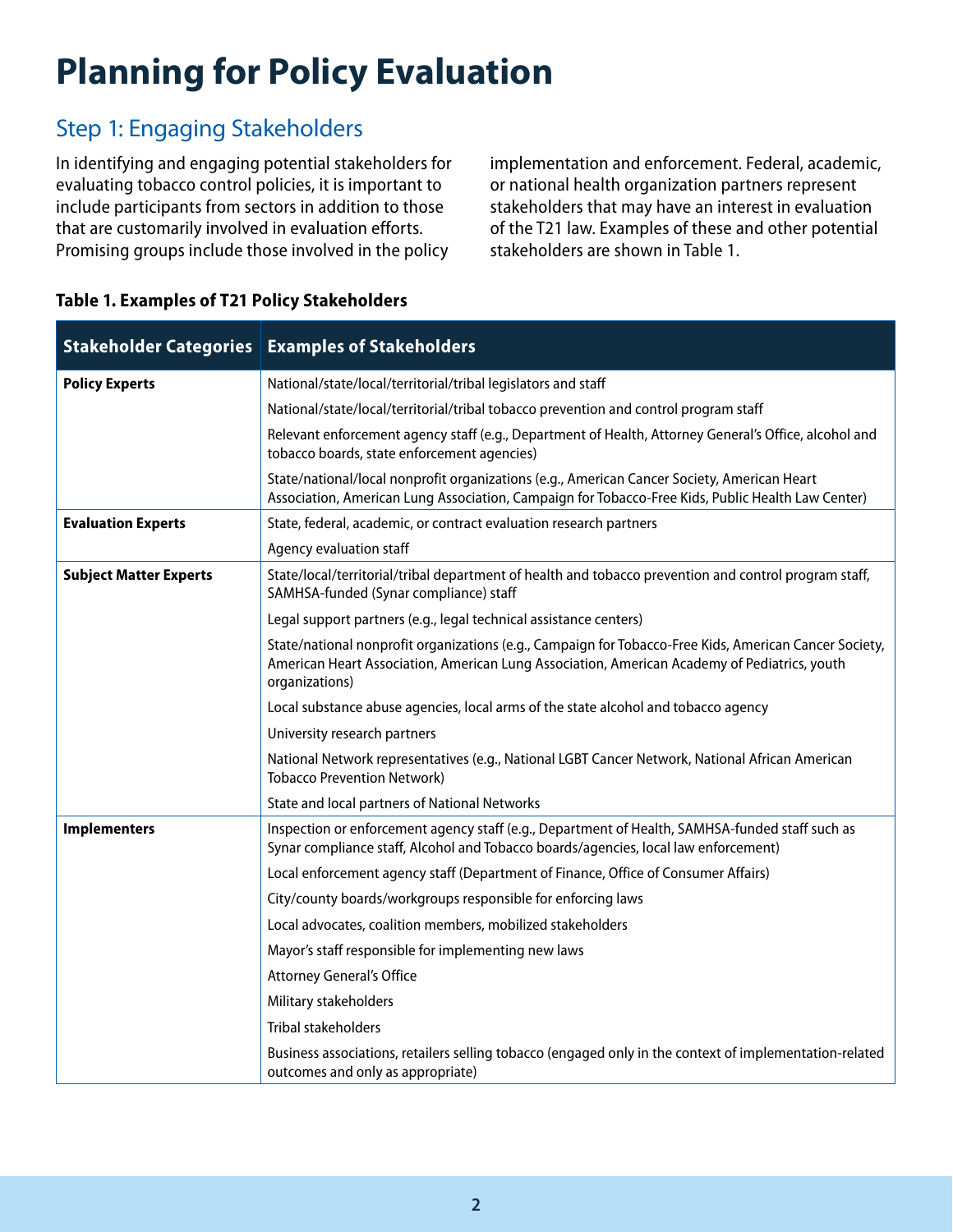## <span id="page-6-0"></span>Step 2: Describing the Policy Being Evaluated

Evaluation of a T21 law requires a clear understanding of the policy. Stakeholders and evaluators should understand the policy content, including provisions, implementation, and enforcement guidance. FDA's guidance regarding the federal T21 law continues to emerge. Several key policy components are likely to affect implementation and enforcement and thus the evaluation. These components are highlighted below:

- Policy definitions (e.g., tobacco products covered)
- **Enforcement authority**
- Penalty schedule
- Dates for when the policy is effective and active enforcement begins.

**Figure 1. Generic T21 Logic Model** 

Understanding the policy and its intended effects enables evaluators to graphically display the theorized pathways of change in a logic model. The logic model should be tailored to the policy components and a specific jurisdiction's evaluation priorities. A generic logic model that can be tailored to meet diverse evaluation needs is shown in Figure 1. In addition to standard logical model components, such as policyrelated inputs, activities, outputs and outcomes (CDC, 2008), environmental context and unintended consequences are important considerations that also should be tailored.



#### **Environmental Context**

Rates of tobacco use, state/local tobacco control funding, existing state/local tobacco policy landscape, tobacco and e-cigarette industry spending neighborhood demographics, retail density, proximity to exempted areas (e.g., tribal, military) or borders with non-covered areas (other localities, states).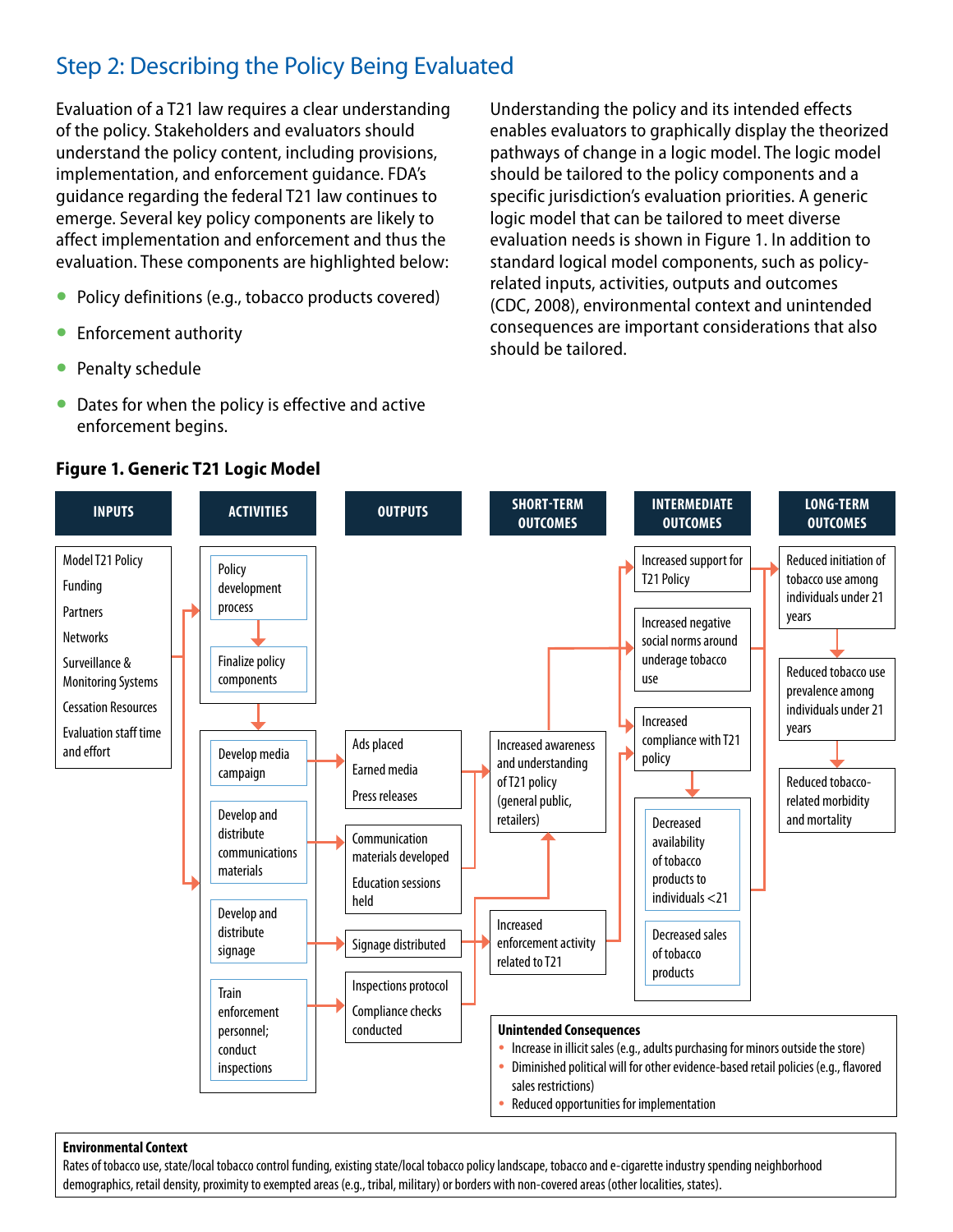<span id="page-7-0"></span>Evaluation of logic models specific to T21 policies passed in California (Figure 2) and Hawaii (Figure 3) illustrate state-specific tailoring of a generic logic model. California's model was designed to support process and outcome evaluations. The California

T21 policy specified that "any person, firm, or corporation" who sells or gives away tobacco products is accountable for violating the policy and included an exemption for active duty military personnel (Cal. Bus. & Prof. Code § 22958)

#### **Figure 2. California State T21 Policy Logic Model**

#### **INPUTS**

Statewide Tobacco 21 Implementation Plan, Surveillance of Tobacco-Related Attitudes and Behaviors, Surveillance of Tobacco Sales to Minors, Statewide Tobacco Cessation Quitline

| <b>ACTIVITIES</b>                                                                                                                                                                                                                                                                                                             | <b>OUTPUTS</b>                                                                                                                                                                                                                                                                                                                     | <b>SHORT-TERM</b><br><b>OUTCOMES</b>                                                                                                                                                                                                                                                                                                          | <b>INTERMEDIATE</b><br><b>OUTCOMES</b>                                                                                                                                                                                                                                                                               | <b>LONG-TERM</b><br><b>OUTCOMES</b>                                                                                                                                                                                                                                                        |
|-------------------------------------------------------------------------------------------------------------------------------------------------------------------------------------------------------------------------------------------------------------------------------------------------------------------------------|------------------------------------------------------------------------------------------------------------------------------------------------------------------------------------------------------------------------------------------------------------------------------------------------------------------------------------|-----------------------------------------------------------------------------------------------------------------------------------------------------------------------------------------------------------------------------------------------------------------------------------------------------------------------------------------------|----------------------------------------------------------------------------------------------------------------------------------------------------------------------------------------------------------------------------------------------------------------------------------------------------------------------|--------------------------------------------------------------------------------------------------------------------------------------------------------------------------------------------------------------------------------------------------------------------------------------------|
| Distribute new age-of-sale<br>warning signs to all CA<br>tobacco retailers<br>Develop and disseminate<br>materials to educate retailers<br>about increased age of sale<br>and effective employee<br>training<br>Administer and promote<br>a statewide tobacco use<br>quitline to general public<br>and 18-20-year-old tobacco | Warning signs posted at<br>100% of tobacco retailers<br><b>Educational materials and</b><br>training tools distributed to<br>retailers<br>Operational quitline<br>promoted to diverse<br>populations and 18-20-year-<br>old tobacco users<br>Advertisements notifying<br>public about new law and<br>quitline displayed at tobacco | Increase awareness and<br>support for new age-of-sale<br>law among the general<br>public and 18-20-year-olds<br>Increased perception among<br>youth that tobacco is difficult<br>to obtain<br>Increased awareness of new<br>age of sale among retailers<br>Increased competence of<br>retailers to comply with the<br>new age of sale law     | Decreased illegal sales of<br>tobacco to youth under 18<br>and young adults ages 18-20<br>Decreased ability for minors<br>under age 21 to obtain<br>tobacco products<br>Decreased sales of tobacco<br>products<br>Decreased susceptibility<br>to experimentation with<br>tobacco products<br>Increased quit attempts | Increased age of tobacco use<br>initiation<br>Decreased tobacco use<br>initiation<br>Decreased tobacco use<br>prevalence among young<br>adults ages 18-20<br>Decreased youth and adult<br>tobacco use prevalence<br>Decreased tobacco<br>consumption<br>Decreased exposure to<br>$\bullet$ |
| users<br>Display ads at point of sale<br>to educate public about<br>increased age of sale and<br>quitline<br>Conduct enforcement-<br>related compliance checks<br>of tobacco sales to minors<br>under 21<br><b>Educate American Indian</b><br>communities about tobacco<br>age of sale disparity                              | retailers<br>Demand letters issued to<br>violating retailers through<br>compliance checks of<br>tobacco sales to minors<br>under 21<br><b>Fducational materials</b><br>for American Indian<br>communities                                                                                                                          | Increased compliance with<br>new age-of-sale law<br>Increased awareness of<br>٠<br>dangers of young adult<br>smoking<br>Increased call volume to<br>quitline from diverse callers<br>and 18-20-year-old tobacco<br>users<br>Increased awareness among<br>American Indian leaders<br>about disparity in age of sale<br>and health consequences | among tobacco users age<br>$18 - 20$<br>Increased quit attempts<br>among all tobacco users<br>Increased number of tribal<br>compacts or tribal policies<br>with age of sale as 21                                                                                                                                    | secondhand smoke/toxic<br>aerosol<br>Decreased tobacco-related<br>$\bullet$<br>morbidity and mortality<br>Minimized tobacco-related<br>disparities among American<br>Indian population                                                                                                     |

#### **Environmental Context**

State excise tax rates, rates of tobacco use, national media campaigns, state tobacco control funding, utilization of statewide quitline, tobacco cessation insurance coverage, tobacco and e-cigarette industry spending

*Note: "Tobacco products" include electronic smoking devices"; "smoking" includes smoking tobacco and vaping electronic smoking devices; "smoke-free" and "secondhand smoke" include tobacco smoke and toxic aerosol emitted from electronic smoking devices; and "thirdhand smoke" includes residue from tobacco*

The Hawaii T21 policy held "any person"—including the retailer making an illegal sale and the underage individual attempting to purchase a tobacco product accountable for violating the policy (Figure 3; Haw. Rev. Stat. Ann. § 712-1258). It specified that persons under age 21 years in violation of the policy are subject to a

\$10 fine for the first offense and a \$50 fine or 48–72 hours of community service for subsequent offenses. Hawaii did not explicitly exempt the military; the Army, Marines, and Navy indicated that they would voluntarily follow Hawaii's T21 policy.<sup>2</sup>

2 For more information: Army, [http://governor.hawaii.gov/newsroom/usag-news-release-army-to-comply-with-hawaii-tobacco-law/;](http://governor.hawaii.gov/newsroom/usag-news-release-army-to-comply-with-hawaii-tobacco-law/) Marines, [http://](http://www.marines.mil/News/Messages/Messages-Display/Article/897646/notice-of-hawaii-raising-smoking-age-to-21-effective-1-january-2016/) [www.marines.mil/News/Messages/Messages-Display/Article/897646/notice-of-hawaii-raising-smoking-age-to-21-effective-1-january-2016/;](http://www.marines.mil/News/Messages/Messages-Display/Article/897646/notice-of-hawaii-raising-smoking-age-to-21-effective-1-january-2016/) Navy, [http://www.navy.mil/submit/display.asp?story\\_id=92572](http://www.navy.mil/submit/display.asp?story_id=92572)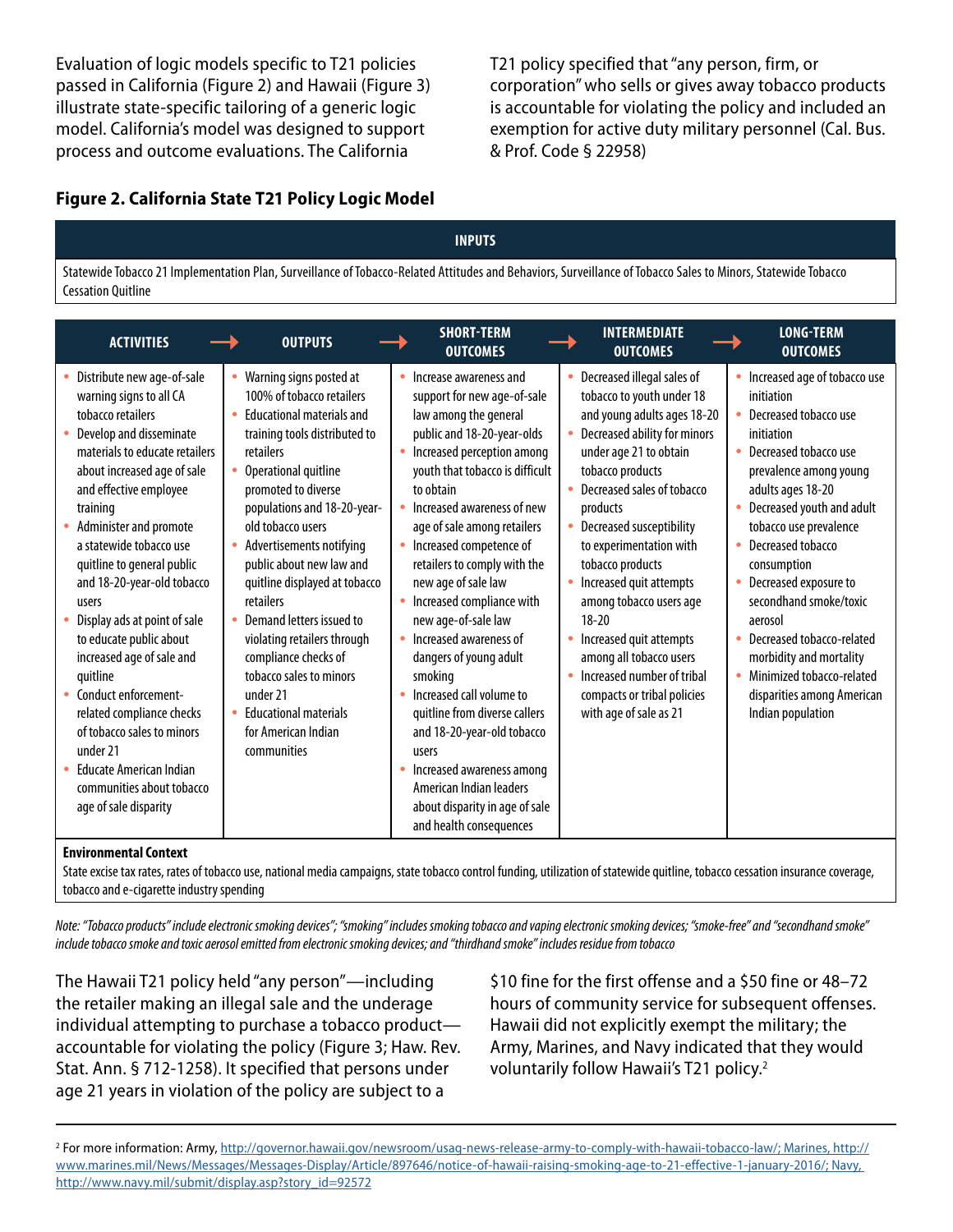### <span id="page-8-0"></span>**Figure 3. Hawaii State T21 Policy Logic Model**

| <b>INPUTS</b>                                                                                    | <b>ACTIVITIES</b>                                                                                                                                                                                                            | <b>OUTPUTS</b>                                                                                                                          | <b>SHORT-TERM</b><br><b>OUTCOMES</b>                                                                                    | <b>INTERMEDIATE</b><br><b>OUTCOMES</b>                                                        | LONG-TERM<br><b>OUTCOMES</b>                                            |
|--------------------------------------------------------------------------------------------------|------------------------------------------------------------------------------------------------------------------------------------------------------------------------------------------------------------------------------|-----------------------------------------------------------------------------------------------------------------------------------------|-------------------------------------------------------------------------------------------------------------------------|-----------------------------------------------------------------------------------------------|-------------------------------------------------------------------------|
| Policy:<br>Tobacco 21 Legislation<br>Funding:<br><b>CDC Funds</b>                                | Enact State Law as of<br>1/1/16<br>Develop and distribute                                                                                                                                                                    | # audience-tailored fact<br>sheets developed (e.g.,<br>military, POS locations) &<br>distributed                                        | Increased awareness<br>and understanding of<br>law (e.g., general public,                                               | Increased favorable public<br>opinion of law (attitudes<br>& beliefs)                         | Decreased smoking / ENDS<br>use prevalence among<br>minors (& military) |
| <b>Coalition Funds</b><br>Partners:                                                              | educational materials<br>Educate key audiences<br>Military base                                                                                                                                                              | # education / training<br>sessions held by group                                                                                        | tourists)<br>Increased military base<br>policies' consistency with                                                      | Increased compliance<br>with law                                                              | Increased sustained<br>cessation among minors                           |
| Coalition for a Tobacco-<br>Free Hawaii (Coalition)<br>CDC OSH                                   | Dept. of Health/TPEP<br># meetings convened<br>state law<br>commanders<br>to discuss Tobacco<br>University staff/<br>21 implementation<br>students<br>& enforcement (e.g.,<br>Public school teachers                         | Increased awareness of<br>location-specific policies                                                                                    | Decreased tobacco &<br><b>ENDS</b> sales to persons<br>$21$                                                             | Improved health<br>Decreased tobacco/<br>$\bullet$<br>nicotine exposure<br>among minors       |                                                                         |
| Campaign for Tobacco-<br>Free Kids (CFTFK)<br><b>Cancer Center</b>                               | & administrators<br>Youth & young adults<br>< 21                                                                                                                                                                             | military, univ. campus<br>security)<br># and type of tobacco-                                                                           | around tobacco & ENDS<br>(e.g., universities, schools,<br>military bases)                                               | Increased favorable social<br>norms around underage<br>smoking (descriptive,                  | Decreased health<br>effects b/c of smoking/<br><b>ENDS</b> use          |
| Univ. of Hawaii (Public<br>Health Studies; Campus                                                | <b>Merchants</b><br>$\bullet$<br><b>ENDS</b> retailers                                                                                                                                                                       | related policy revisions /<br>procedures developed and                                                                                  | Increased enforcement                                                                                                   | injunctive, subjective)<br>Decreased smoking /                                                | <b>Decreased health</b><br>disparities (e.g., tobacco/                  |
| Police; Student Affairs)<br>Dept. of Education (DOE)<br>Hawaii Police Dept. (HPD)                | Create enforcement<br>infrastructure<br>In schools<br>٠<br>In universities<br>۰                                                                                                                                              | disseminated<br>ENDS-use at<br>$\bullet$<br>universities<br>military base tobacco<br>۰                                                  | Decreased commercial<br>supply of tobacco/<br>nicotine to minors                                                        | <b>ENDS</b> use initiation<br>Decreased product<br>switching<br>Decreased conversion          | nicotine access, use,<br>and health and social<br>consequences)         |
| Networks:<br><b>Military Base</b><br>Commanders                                                  | On military bases<br>۰<br>With general public<br>۰<br>With visitors/tourists                                                                                                                                                 | policies for personnel<br>$21$<br>ENDS as drug                                                                                          | Decreased social supply<br>of tobacco/nicotine to<br>minors                                                             | from occasional to<br>daily use                                                               | Improved economic<br>return on investment<br>(ROI)                      |
| Legislators<br>Attorney General's Office<br><b>Youth Coalitions</b>                              | paraphernalia in<br>schools<br><b>Train enforcement</b><br>personnel in various<br>schools<br>sectors<br>public possession<br>Tourism & Hospitality<br>Create & distribute<br># / type signage<br>signage<br>In schools<br>٠ | tobacco possession in                                                                                                                   | <b>Decreased intentions</b><br>to start smoking/using<br><b>ENDS</b><br><b>Decreased intentions</b><br>$\bullet$        | Increased calls to<br>Quitline from persons<br>$21$<br>Increased quit<br>attempts by underage |                                                                         |
| Retailers & Grocers<br><b>Chamber of Commerce</b>                                                |                                                                                                                                                                                                                              | developed and distributed<br>(e.g., schools, retail<br>establishments, point of<br>sale locations)                                      | to product switch<br>Increased quit intentions                                                                          | smokers/ENDS<br>consumers                                                                     |                                                                         |
| Tax Commissioner's Office<br>HPPUD?/ADAD?<br><b>Surveillance &amp; Monitoring</b><br>Systems:    | $\bullet$ In retail<br>establishments<br>In point of sale<br>locations                                                                                                                                                       |                                                                                                                                         |                                                                                                                         | Increased understanding<br>about attitudes and<br>knowledge of tobacco/                       |                                                                         |
| HYTS (Spring 2015)<br>YRBS (Spring 2015)                                                         | Create & distribute media<br>campaign                                                                                                                                                                                        | # calls to Quitline (tobacco<br>and ENDS by age)                                                                                        | <b>ENDS</b> users<br>Increased understanding of unintended effects (e.g.,<br>negative economic impacts, illicit market) |                                                                                               |                                                                         |
| BRFSS (e-cig module in<br>2016)<br>SYNAR                                                         | Promote cessation<br>resources                                                                                                                                                                                               | # ads in #/type of venues<br>(featuring Quitline tag)<br># newsletter stories by<br>audience                                            |                                                                                                                         |                                                                                               |                                                                         |
| State Inspections of<br><b>Tobacco Retailers</b><br><b>Coalition's Public Opinion</b><br>Polling | Broaden and conduct<br>underage enforcement<br>activities                                                                                                                                                                    | # press releases by<br>audience (e.g., tourism,<br>grocers)                                                                             |                                                                                                                         |                                                                                               |                                                                         |
| <b>Cessation Resources:</b><br>Quitline                                                          | Monitor and evaluate<br>Conduct periodic                                                                                                                                                                                     | #/type of direct mass<br>mailings                                                                                                       |                                                                                                                         |                                                                                               |                                                                         |
|                                                                                                  | surveillance efforts<br>Conduct focus groups<br>on Quitline users<br>Research vape shops'                                                                                                                                    | Revised protocols &<br>contracts (e.g., SYNAR,<br>state inspections)                                                                    |                                                                                                                         |                                                                                               |                                                                         |
|                                                                                                  | product lines<br>Monitor tobacco<br>۰<br>revenue                                                                                                                                                                             | # focus groups &<br>participants (e.g., ENDS<br>cessation)<br>Monthly tobacco sales<br>revenue data/reports<br>#/type surveys conducted |                                                                                                                         |                                                                                               |                                                                         |
|                                                                                                  |                                                                                                                                                                                                                              | & #/type of respondents<br># reports produced                                                                                           |                                                                                                                         |                                                                                               |                                                                         |

 $\mathcal{L}$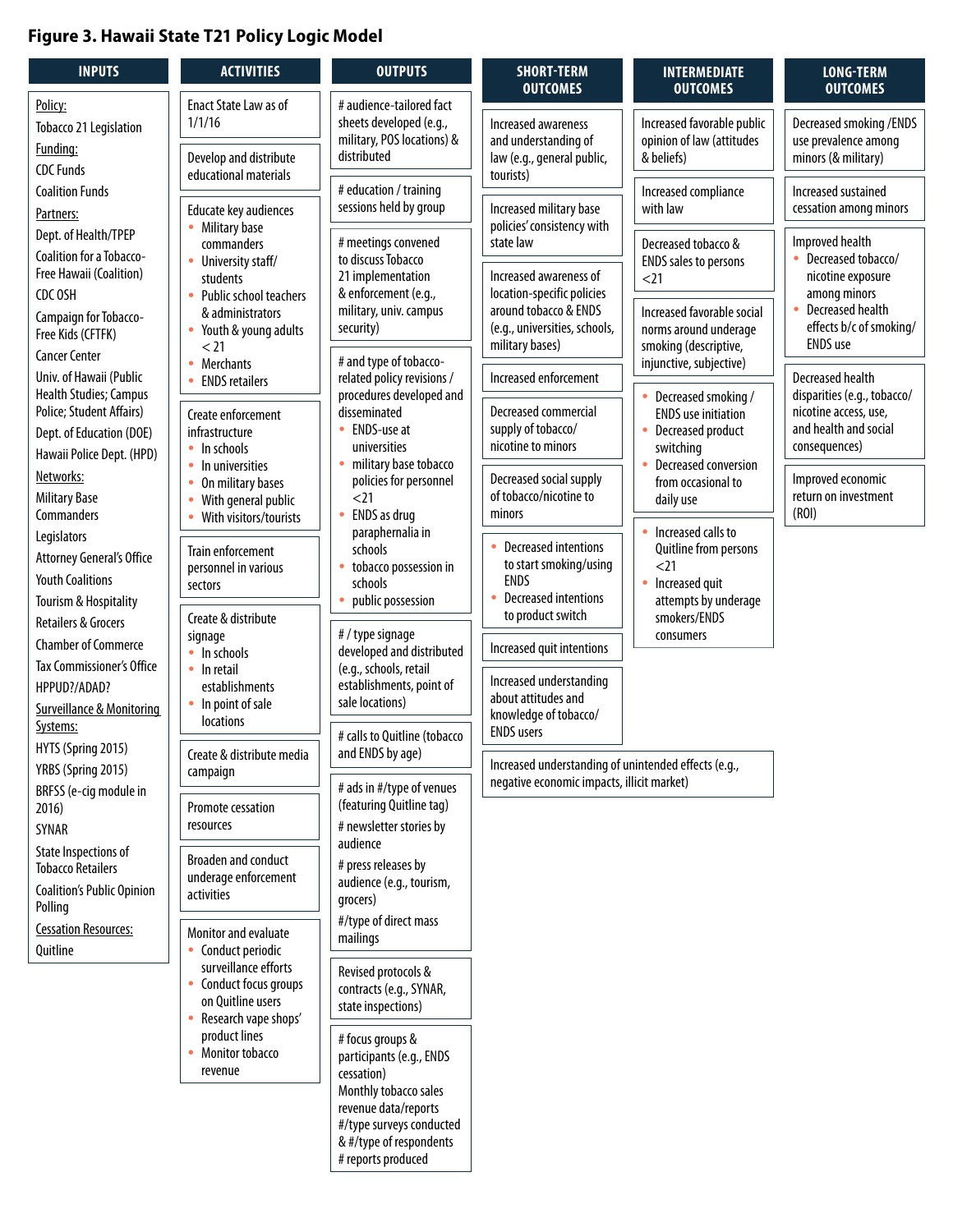Below are several types of evaluation studies that state or local tobacco control programs can conduct to understand the process and outcome of a T21 policy.

**Public Support.** These studies use focus groups and/ or surveys to assess public awareness of and support for a T21 policy. Public awareness/support studies can be used formatively to shape implementation or to document baseline public awareness and support for the policy and to measure changes over time.

**Retailer Implementation.** Telephone-based or inperson surveys of tobacco product retailers can be used to monitor implementation issues and unintended consequences (e.g., increases in purchases made on behalf of, or with the intent to sell to, underage consumers), as well as retailer support for or concerns about the policy.

**Retailer Compliance.** Assessments of T21 policy compliance by tobacco product retailers often rely on data gathered by the agency charged with enforcing the T21 policy, for example, tobacco purchase compliance checks. Such checks can be conducted by various agencies, depending on the jurisdiction, and may be part of routine retailer inspections for other purposes (e.g., FDA compliance, Synar compliance, state compliance). Data from compliance checks can be used to document policy compliance rates (i.e., proportion of retailers in a jurisdiction found to be in compliance with the policy), implementation of the enforcement regime, and/or types of venues and geographic regions that are more or less compliant with the T21 policy. This information can inform resource allocations for targeted retailer education, outreach, and enforcement efforts.

#### **Behavior of Underage Youth and Young Adults.**

Questions on behavioral outcomes (e.g., reported ease of access to tobacco products; ever or current use of tobacco products; quit attempts) can be developed for existing state- or locality-based surveys of youth and young adults within the jurisdiction being evaluated. Studies of behavioral outcomes are most effective if they include data from before and after the T21 policy goes into effect.

**Economic Impact.** These studies use economic data to assess the cost-benefit of a T21 policy on retailers and other stakeholders. For example, a study on the costeffectiveness of raising the MLSA to 21 in California

used simulation models to generate estimates of benefits and costs (Ahmad, 2005). Substantial declines in youth initiation over 50 years with no net cost and a significant gain in quality adjusted life years were reported (Ahmad, 2005). Additionally, Ali et al. assessed the association between raising the MLSA to 21 with monthly sales of cigarette packs in California and Hawaii using difference-in-differences methods. Preand post- implementation estimates were obtained. The results showed that T21 policies were associated with a 13% reduction in cigarette pack sales in California and 18% reduction in cigarette pack sales in Hawaii (Ali, 2019). The costs, benefits, and methods included in these and similar studies may provide information that is helpful when planning studies of economic impact.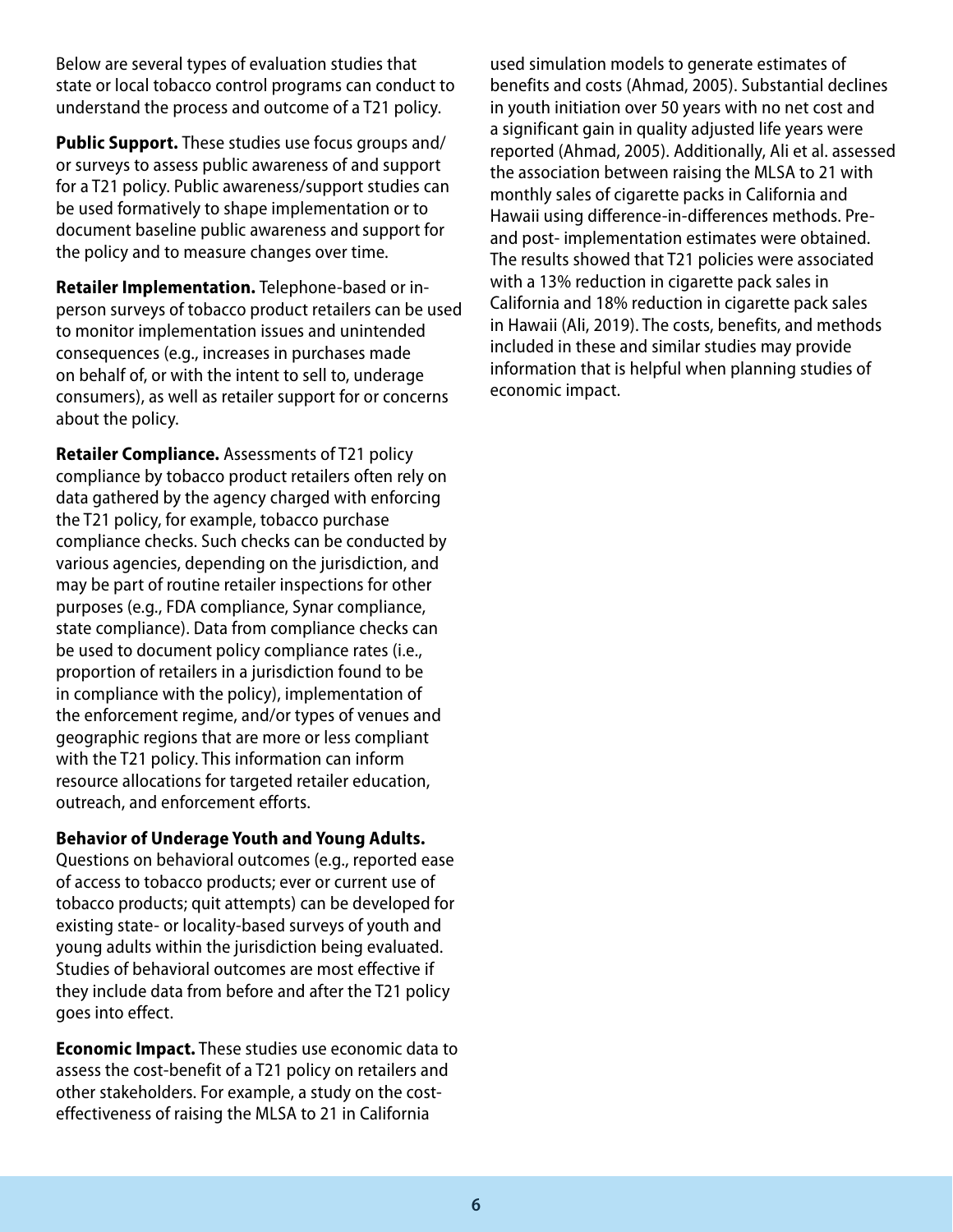## <span id="page-10-0"></span>Step 3: Focusing the Evaluation

Planning and implementing a T21 policy evaluation rely on having clearly articulated objectives and a sound plan for collecting and analyzing data. This section covers example evaluation questions across the domains of public awareness, compliance, health, and economic impact. Evaluation questions are organized by evaluation stage (Figure 4).

**Content evaluation** explores the process of identifying the problem and developing the policy. **Implementation evaluation** explores the policy enactment and implementation, including enforcement.

**Impact evaluation** examines the policy's impact on the intended short-, intermediate- and long-term outcomes, as laid out in the policy logic model.





### **Evaluating Policy Content**

Evaluation of policy content is often included as a preliminary step of a comprehensive evaluation because it helps the evaluator properly interpret implementation and impact evaluation. Content evaluation of any policy, including T21 laws, takes an in-depth look at the policy's strengths and weaknesses when compared with a model policy. For example, national tobacco control organizations created guidelines for a strong MLSA policy and developed model language (see below).

According to these organizations (Public Health Law Center, 2019), "A strong tobacco minimum legal sales age (MLSA) 21 ordinance will:

- Define tobacco products to include current and future tobacco products, including e-cigarettes.
- Prohibit the sale of tobacco products to persons under the age of 21.
- Require the tobacco retailer or their employer to verify the age of the purchaser prior to the sale.
- Require tobacco retailers to post signs stating that sales to persons under the age of 21 are prohibited.
- Designate an enforcement agency and establish a clear enforcement protocol.
- Create a tobacco retail licensing program if the jurisdiction has the authority to do so under state law.
- Dedicate funding to fully cover enforcement costs, either through licensing fees or as a provision in a state statute or local ordinance.
- Provide authority for the state, county, or municipality to inspect tobacco retailers for compliance with MLSA 21 and a mandated minimum number of annual compliance checks for every tobacco retail establishment.
- Provide penalties focused on the tobacco retailer, or licensee rather than the youth purchaser or the non-management employee. This would mean eliminating Purchase, Use, and Possession (PUP) penalties where they exist in current tobacco sales laws or polices.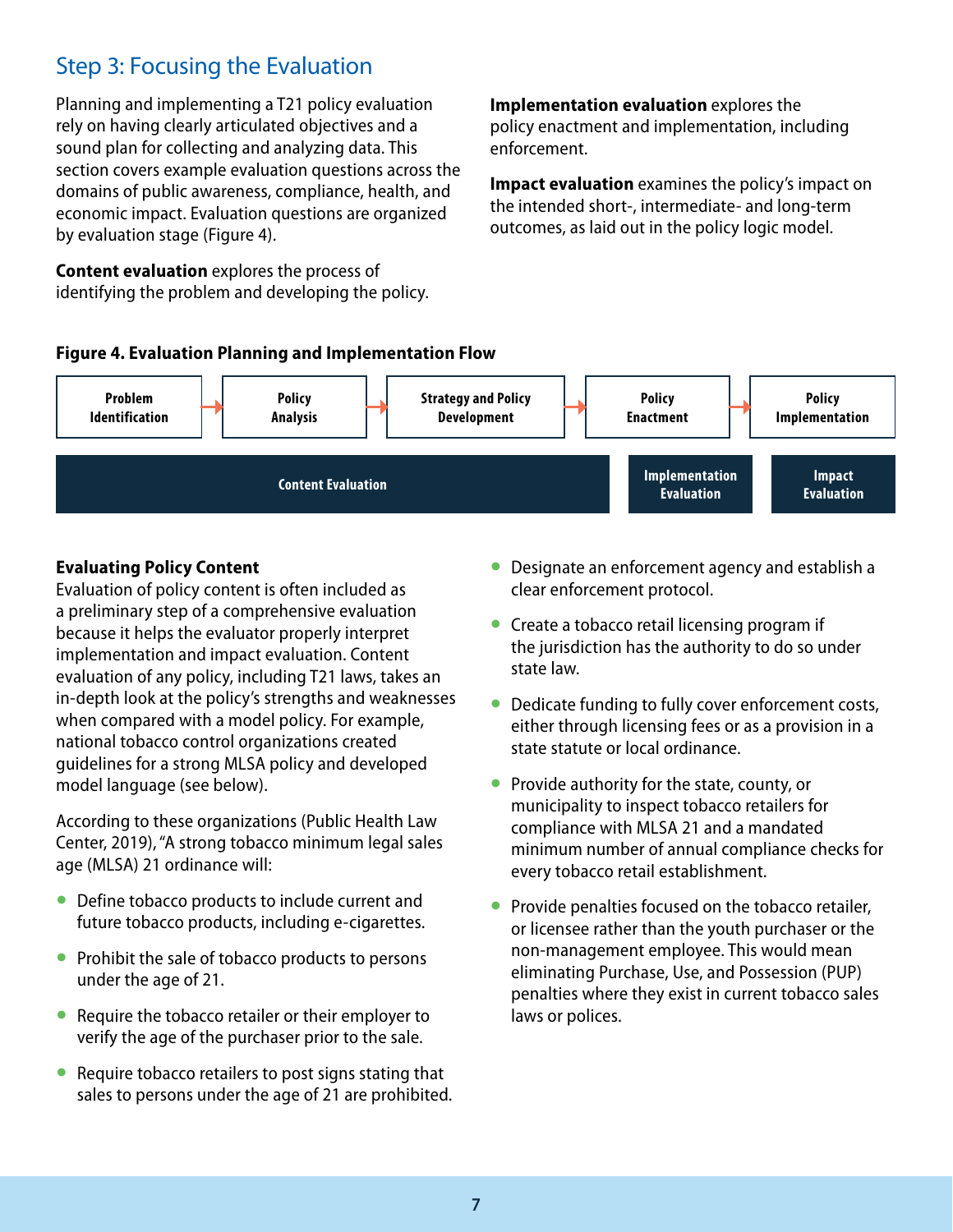- <span id="page-11-0"></span>● Establish a civil penalty structure for violations rather than a criminal penalty structure to avoid unintended consequences that disproportionately impact marginalized communities and undermine the public health benefits of the policy.
- Where state legislation is pursued, ensure that local jurisdictions have the authority to enact more stringent regulations for tobacco products than state or federal law."

Nineteen states and over 540 localities passed T21 laws prior to the passage of the federal law, and two additional states have enacted T21 laws since passage of the federal law (Campaign for Tobacco-Free Kids, 2020). Jurisdictions may continue to adopt their own MLSAs for tobacco products to help bolster compliance with the federal T21 requirements or to raise the MLSA higher than 21 years. If a state, local, territorial, or tribal law is not as strong as federal law, retailers still must comply with the federal law. Differences among these policies may be relevant for assessing and comparing the strengths of the various laws as well as any other relevant, existing state or local policy elements that are still being enforced. This can help inform future MLSA policy development, as well as other retail-oriented policies.

Examples of specific questions for a T21 policy content evaluation are listed below:

- *Is there support for the policy components? Is there opposition?*
- *Is the policy consistent with gold standard policies?*
- *Are enforcement activities, retailer education, and penalties delineated?*
- *How are key components defined in the policy (e.g., tobacco products, restrictions, and signage)?*
- *Did economic considerations or interests strengthen or weaken the policy?*
- *Does the policy state the evidence about the expected economic impact?*
- *If there are multiple local policies, how do they differ along these key components?*
- *How did local education efforts affect policy adoption at the local level?*

#### **Evaluating Policy Implementation**

A T21 implementation evaluation explores the activities involved in communicating about the policy, policy monitoring, and policy enforcement. For example, an implementation evaluation may examine media and other communications efforts (e.g., distributing signage) about the policy to the public and retailers. Implementation also covers the training, protocol development, and activities related to retailer inspections that make up compliance monitoring. For the federal T21 law, the FDA has not yet issued its final regulation, but has said that its enforcement will generally be carried out using the same process as when the federal MLSA was 18, and that it has begun using older underage persons in its compliance checks. (FDA, 2020).

Implementation evaluation questions could include:

- *Were education activities conducted, including addressing any concerns? Were they well-received?*
- *Were education efforts effective at increasing awareness of the policy?*
- *Were compliance checks performed according to the policy, or if not, how were they performed?*
- *Are there geographic pockets of retailers who are non-compliant?*
- *Were the right stakeholders involved in implementation?*
- *Was the policy implemented uniformly across states?*

As part of an evaluation of policy implementation, evaluators should examine all aspects of the policy. This includes the activities, actions, and the multiple perspectives for raising the MLSA for tobacco products to 21 years (for an expanded discussion, see Morian & Malek, 2017). A comprehensive evaluation will address all viewpoints by providing evidence of the policy's impact and equipping policymakers and implementers with available data to mitigate any unintended consequences.

#### **Evaluating Policy Impact**

T21 policy impact evaluations can explore a variety of topics including changes in policy awareness and support, enforcement activities and compliance, retail sales, and underage tobacco access and use.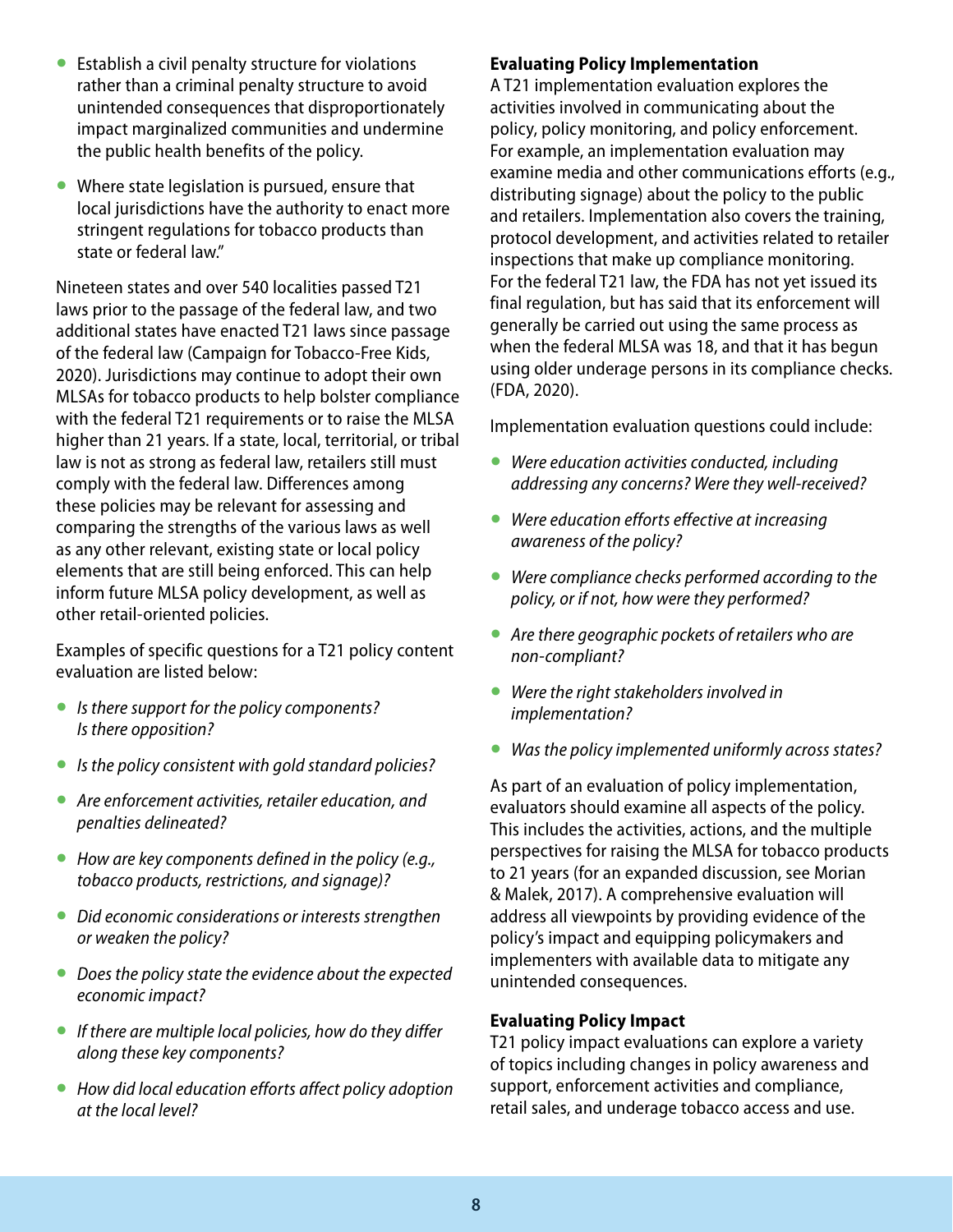<span id="page-12-0"></span>Comprehensive impact evaluations intend to answer questions about whether the policy is having its intended effect, such as:

- *How has public and retailer support for the policy changed since its enactment?*
- *Did T21 policy enactment affect public or decision-maker support for other evidence-based tobacco control policies?*
- *Did negative social norms about underage tobacco use change?*
- *Has retailer non-compliance changed over time as enforcement activities have continued?*
- *Did quitline call volume change?*
- *Did young adult tobacco use change?*
- *Did retail tobacco product sales change?*
- *Did cessation activity of underage youth or young adults change?*
- *Did retailer revenues and employment change after the policy went into effect?*

Impact evaluations can employ quantitative and qualitative methods and a variety of data sources, including focus groups; public opinion polls; surveys of adults, youth, and retailers; enforcement agency reports; and retail sales data.

Table 2 presents example evaluation questions, study designs, indicators, and data sources for evaluation of T21 policy content, implementation, and impact.

#### **Table 2. Evaluation Planning Matrix – T21 Policy Evaluation**

#### PUBLIC AND RETAILER SUPPORT

*Content Evaluation*

| <b>Example Evaluation</b><br><b>Questions</b>                                                | <b>Example Evaluation</b><br><b>Designs</b>                                                               | <b>Example Meaningful</b><br><b>Indicators</b>                  | <b>Example Data Source</b>                        |
|----------------------------------------------------------------------------------------------|-----------------------------------------------------------------------------------------------------------|-----------------------------------------------------------------|---------------------------------------------------|
| Is there support for the<br>elements of the policy under<br>consideration (e.g., penalties)? | Qualitative (content analysis of<br>news media)<br>Quantitative (analysis of opinion<br>poll/survey data) | Level of support for specific<br>policy components              | News media<br>Survey or opinion poll              |
| Is there opposition to any of the<br>elements?                                               | Qualitative (content analysis of<br>legislative history, testimony,<br>news media)                        | Expressions of opposition in<br>legislative history, news media | Legislative history<br>News media                 |
| Is the policy consistent with<br>qold standard policies?                                     | Qualitative (analysis of policy<br>language, model policy<br>language)                                    | Presence of policy content in<br>alignment with gold standard   | Legal documents; published<br>and grey literature |
| Does the policy apply to<br>more products than the federal<br>law?                           | Qualitative (analysis of policy<br>language)                                                              | Presence of definitions                                         | Legal documents                                   |

#### *Implementation Evaluation*

| <b>Example Evaluation</b>                                                                                             | <b>Example Evaluation</b>                                                                       | <b>Example Meaningful</b>                                                                                                                                             | <b>Example Data Source</b>                                                                                                                                   |
|-----------------------------------------------------------------------------------------------------------------------|-------------------------------------------------------------------------------------------------|-----------------------------------------------------------------------------------------------------------------------------------------------------------------------|--------------------------------------------------------------------------------------------------------------------------------------------------------------|
| <b>Questions</b>                                                                                                      | <b>Designs</b>                                                                                  | <b>Indicators</b>                                                                                                                                                     |                                                                                                                                                              |
| Were efforts made to educate<br>the public, retailers, decision<br>makers, or other stakeholders<br>about the policy? | Qualitative (analysis of<br>administrative records,<br>stakeholder interviews,<br>focus groups) | Number and types of<br>communication with<br>stakeholders (e.g., in-person<br>meetings, phone calls, emails,<br>press releases, educational<br>materials distributed) | Administrative records, press<br>releases, stakeholder websites,<br>stakeholder interviews, focus<br>groups<br>Telephone or in-person retailer<br>interviews |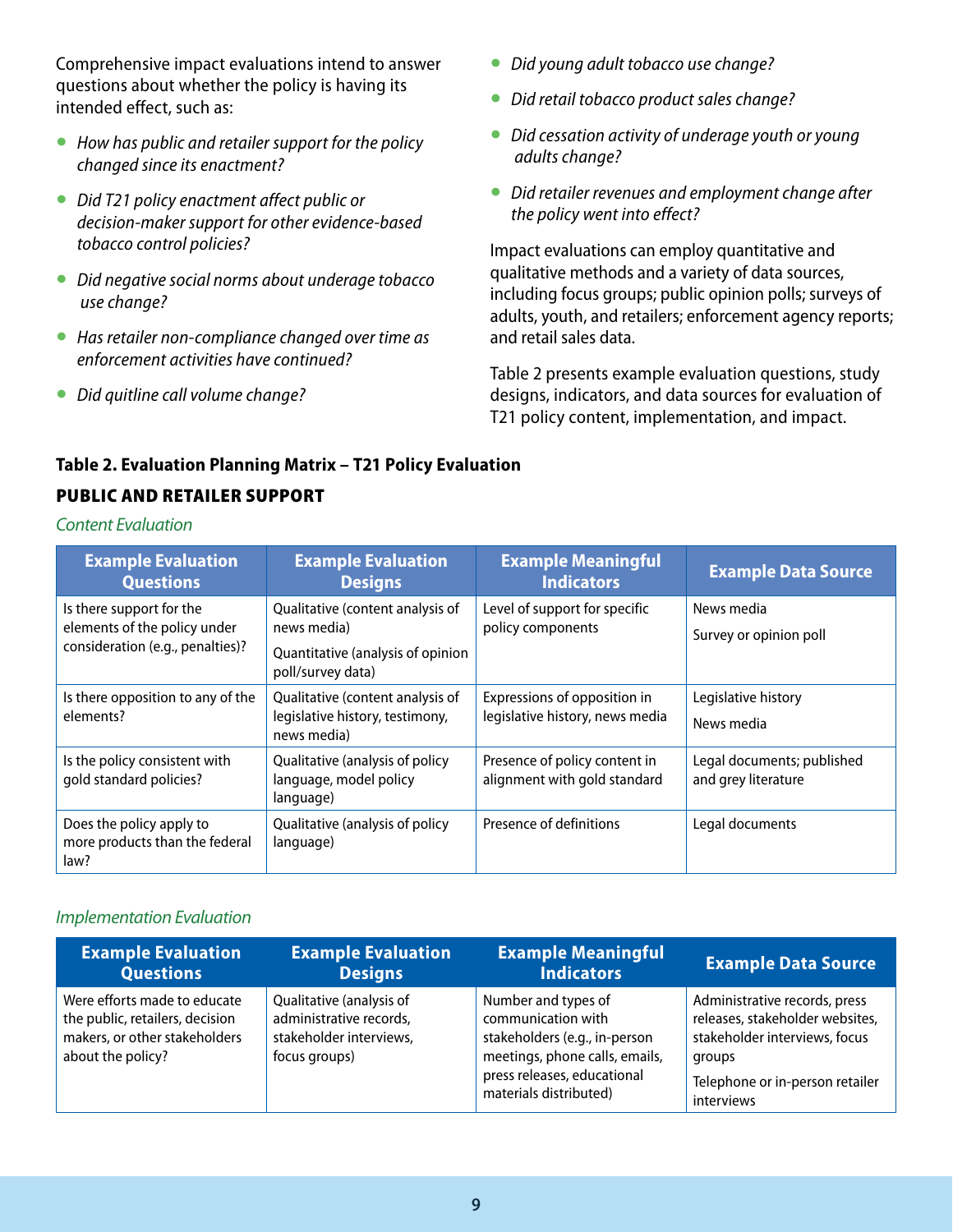| <b>Example Evaluation</b>                                                                                 | <b>Example Evaluation</b>                                                                                                      | <b>Example Meaningful</b>                                                                                                                                                                                                                                      | <b>Example Data Source</b>                                                       |
|-----------------------------------------------------------------------------------------------------------|--------------------------------------------------------------------------------------------------------------------------------|----------------------------------------------------------------------------------------------------------------------------------------------------------------------------------------------------------------------------------------------------------------|----------------------------------------------------------------------------------|
| <b>Questions</b>                                                                                          | <b>Designs</b>                                                                                                                 | <b>Indicators</b>                                                                                                                                                                                                                                              |                                                                                  |
| Were efforts made to address<br>or alleviate concerns about<br>the policy? Were efforts well<br>received? | Qualitative (analysis of<br>stakeholder interviews,<br>focus groups)<br>Quantitative (analysis of opinion<br>poll/survey data) | Number and types of<br>communication with<br>stakeholders (e.g., in-person<br>meetings, phone calls, emails,<br>press releases, educational<br>materials distributed)<br>Public awareness of outreach<br>Percent of public who felt<br>concerns were addressed | Stakeholder interviews, focus<br>groups, newspaper coverage<br>Opinion poll data |

## *Impact Evaluation*

| <b>Example Evaluation</b><br><b>Questions</b>                                                         | <b>Example Evaluation</b><br><b>Designs</b>                                                 | <b>Example Meaningful</b><br><b>Indicators</b>                                                                                                                                                  | <b>Example Data Source</b>                                                                                       |
|-------------------------------------------------------------------------------------------------------|---------------------------------------------------------------------------------------------|-------------------------------------------------------------------------------------------------------------------------------------------------------------------------------------------------|------------------------------------------------------------------------------------------------------------------|
| How has public support<br>changed since the policy<br>was enacted?                                    | Qualitative (focus groups,<br>content analysis of news media)<br>Quantitative (time-series) | Level of community awareness<br>Level of support for T21 policy<br>Level of support for policies, and<br>for enforcement of policies, to<br>decrease availability of tobacco<br>to young people | Focus groups (before and after<br>policy enactment)<br>Adult tobacco survey, public<br>opinion polls, news media |
| Did policy enactment<br>change support for other<br>policies to prevent initiation of<br>tobacco use? | Quantitative (time-series)                                                                  | Level of support for other<br>tobacco use initiation policies                                                                                                                                   | Public opinion polls                                                                                             |
| Did negative social<br>norms about underage tobacco<br>use change?                                    | Quantitative (time-series)                                                                  | Level of support for norms<br>about underage tobacco use                                                                                                                                        | Adult tobacco survey, public<br>opinion polls                                                                    |

### **COMPLIANCE**

#### *Content Evaluation*

| <b>Example Evaluation</b><br><b>Questions</b>                                                                                         | <b>Example Evaluation</b><br><b>Designs</b>              | <b>Example Meaningful</b><br><b>Indicators</b>                                        | <b>Example Data Source</b>                        |
|---------------------------------------------------------------------------------------------------------------------------------------|----------------------------------------------------------|---------------------------------------------------------------------------------------|---------------------------------------------------|
| Are retailer, public education<br>and enforcement activities<br>explicitly referenced, delegated,<br>and funded in the policy?        | Qualitative (analysis of policy<br>language)             | Presence of policy components<br>relevant to education and<br>enforcement             | Legal documents                                   |
| Were penalties for non-<br>compliance specified in<br>the policy for retailers and<br>customers? Are the penalties<br>evidence-based? | Qualitative (analysis of policy<br>language, literature) | Presence of T21 penalties<br>Evidence from the literature<br>supporting T21 penalties | Legal documents, grey and<br>published literature |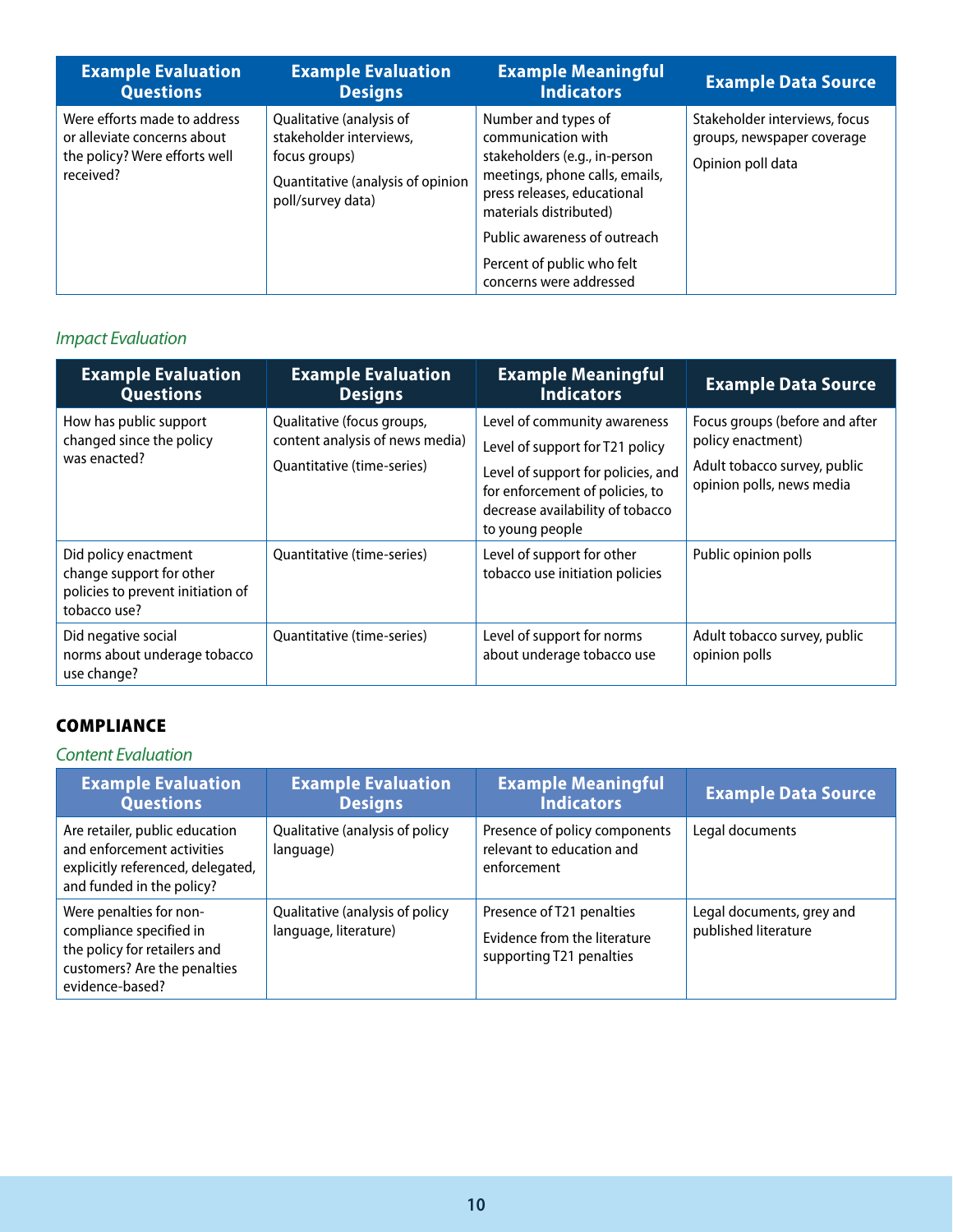## *Implementation Evaluation*

| <b>Example Evaluation</b><br><b>Questions</b>                                                  | <b>Example Evaluation</b><br><b>Designs</b>                              | <b>Example Meaningful</b><br><b>Indicators</b>               | <b>Example Data Source</b>                      |
|------------------------------------------------------------------------------------------------|--------------------------------------------------------------------------|--------------------------------------------------------------|-------------------------------------------------|
| To what extent were the public<br>and businesses aware of the<br>policy?                       | Qualitative (analysis of<br>stakeholder interviews, focus<br>group data) | Knowledge of specific policy<br>components                   | Stakeholder interviews<br>(including retailers) |
|                                                                                                | Quantitative summary analysis                                            |                                                              | Focus groups<br>Public opinion polls            |
| To what extent were compliance<br>checks and enforcement actions<br>performed according to the | Qualitative (analysis of<br>stakeholder interviews)                      | Description of compliance<br>checks in alignment with policy | Stakeholder interviews<br>(including retailers) |
| policy?                                                                                        | Quantitative summary analysis<br>(post-intervention)                     | Documentation of compliance<br>checks                        | Enforcement data                                |
| Are there pockets of non-<br>compliance that need additional<br>enforcement?                   | Quantitative summary analysis<br>(post-intervention)                     | Number of T21 violations by<br>geographic area, store type   | Enforcement data                                |

## *Impact Evaluation*

| <b>Example Evaluation</b><br><b>Questions</b>                                                                             | <b>Example Evaluation</b><br><b>Designs</b>                                      | <b>Example Meaningful</b><br><b>Indicators</b>                                                                                              | <b>Example Data Source</b> |
|---------------------------------------------------------------------------------------------------------------------------|----------------------------------------------------------------------------------|---------------------------------------------------------------------------------------------------------------------------------------------|----------------------------|
| Has non-compliance changed<br>over time as enforcement<br>activities have continued?                                      | Quantitative (post-intervention<br>time series)                                  | Number of violations as<br>proportion of inspections                                                                                        | Enforcement data           |
| How does observed retailer<br>compliance compare to other<br>states or localities without their<br>own T21 policies?      | Quantitative (post-intervention<br>time series; strengthened with<br>comparison) | Number of violations as<br>proportion of inspections                                                                                        | Enforcement data           |
| Has reported retail access<br>changed for youth under 18?<br>Have reported usual sources<br>for tobacco changed for youth | Quantitative (time-series,<br>strengthened with comparison)                      | Proportion of young people<br>who report having purchased a<br>tobacco product from a retailer<br>in the previous 30 days                   | Youth tobacco survey       |
| under 18?                                                                                                                 |                                                                                  | Proportion of youth who report<br>that they were refused sale of<br>tobacco products because of<br>their age during the previous<br>30 days |                            |
|                                                                                                                           |                                                                                  | Locations where youth<br>purchased cigarettes                                                                                               |                            |

### YOUTH BEHAVIOR

#### *Content*

| <b>Example Evaluation</b>                                                                                                              | <b>Example Evaluation</b>       | <b>Example Meaningful</b>                                                 | <b>Example Data Source</b>    |
|----------------------------------------------------------------------------------------------------------------------------------------|---------------------------------|---------------------------------------------------------------------------|-------------------------------|
| <b>Questions</b>                                                                                                                       | <b>Designs</b>                  | <b>Indicators</b>                                                         |                               |
| Is policy consistent with<br>evidence base to eliminate<br>harms to health and not<br>increase disparities among<br>population groups? | Qualitative (literature review) | Evidence supporting policy<br>content regarding health and<br>disparities | Grey and published literature |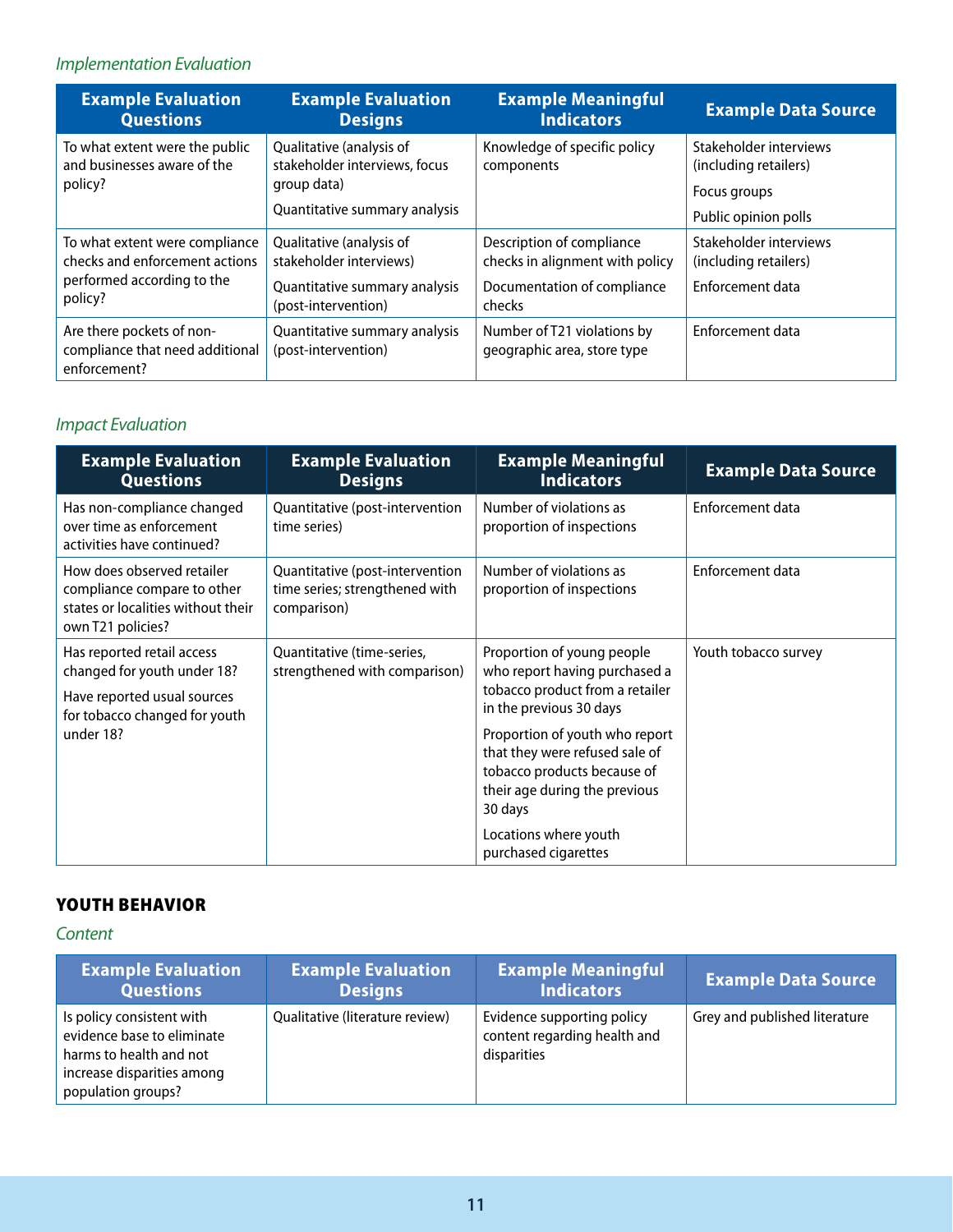## *Implementation*

| <b>Example Evaluation</b>                                                                       | <b>Example Evaluation</b>                                                                       | <b>Example Meaningful</b>                                                                                                             | <b>Example Data Source</b>                 |
|-------------------------------------------------------------------------------------------------|-------------------------------------------------------------------------------------------------|---------------------------------------------------------------------------------------------------------------------------------------|--------------------------------------------|
| <b>Questions</b>                                                                                | <b>Designs</b>                                                                                  | <b>Indicators</b>                                                                                                                     |                                            |
| To what extent was policy<br>enacted uniformly in all<br>communities affected by the<br>policy? | Quantitative summary analysis<br>(post-intervention)<br>Qualitative (stakeholder<br>interviews) | Proportion of stores inspected<br>in affected jurisdiction(s)<br>Perception of uniform<br>implementation<br>Number of people affected | Enforcement data<br>Stakeholder interviews |

## *Impact Evaluation*

| <b>Example Evaluation</b><br><b>Questions</b>                                                                                      | <b>Example Evaluation</b><br><b>Designs</b>                 | <b>Example Meaningful</b><br><b>Indicators</b>                                                                                                                                                     | <b>Example Data Source</b> |
|------------------------------------------------------------------------------------------------------------------------------------|-------------------------------------------------------------|----------------------------------------------------------------------------------------------------------------------------------------------------------------------------------------------------|----------------------------|
| How did quitline call volume<br>change as a function of the<br>policy?                                                             | Quantitative, time-series                                   | Number of quitline calls (per<br>week/month)                                                                                                                                                       |                            |
| How did rates of youth tobacco<br>use change as a function of the<br>policy?                                                       | Quantitative (time-series,<br>strengthened with comparison) | Proportion of young people<br>who have never tried smoking<br>or using any other tobacco<br>products                                                                                               | Youth tobacco survey       |
|                                                                                                                                    |                                                             | Proportion of young people<br>who have smoked or used some<br>type of tobacco product at least<br>1 day during the previous 30<br>days                                                             |                            |
| How did rates of young adult<br>tobacco use change as a<br>function of the policy?                                                 | Quantitative (time-series,<br>strengthened with comparison) | <b>Cigarettes: Proportion of adults</b><br>aged 18-24 years old who have<br>smoked at least 100 cigarettes<br>in their lifetime and who now<br>report smoking cigarettes every<br>day or some days | Adult tobacco survey       |
|                                                                                                                                    |                                                             | Other tobacco products:<br>Proportion of adults who have<br>ever used a given tobacco<br>product in their lifetime and<br>who now report using the<br>product every day or some days               |                            |
| How did overall tobacco<br>consumption change as a<br>function of the policy?                                                      | Quantitative (time-series,<br>strengthened with comparison) | Retail unit sales of tobacco<br>products                                                                                                                                                           | Retail scanner data        |
| How did rates of tobacco use<br>cessation actions (quit attempts,<br>quits) by young adults change<br>as a function of the policy? | Quantitative (time-series,<br>strengthened with comparison) | Proportion of tobacco users<br>who stopped using a tobacco<br>product for 24 hours in a quit<br>attempt                                                                                            | Adult tobacco survey       |
|                                                                                                                                    |                                                             | Proportion of former tobacco<br>users who last used tobacco 6<br>months to 1 year ago                                                                                                              |                            |
|                                                                                                                                    |                                                             | Proportion of former tobacco<br>users who have sustained<br>abstinence from tobacco use for<br>6 months or longer                                                                                  |                            |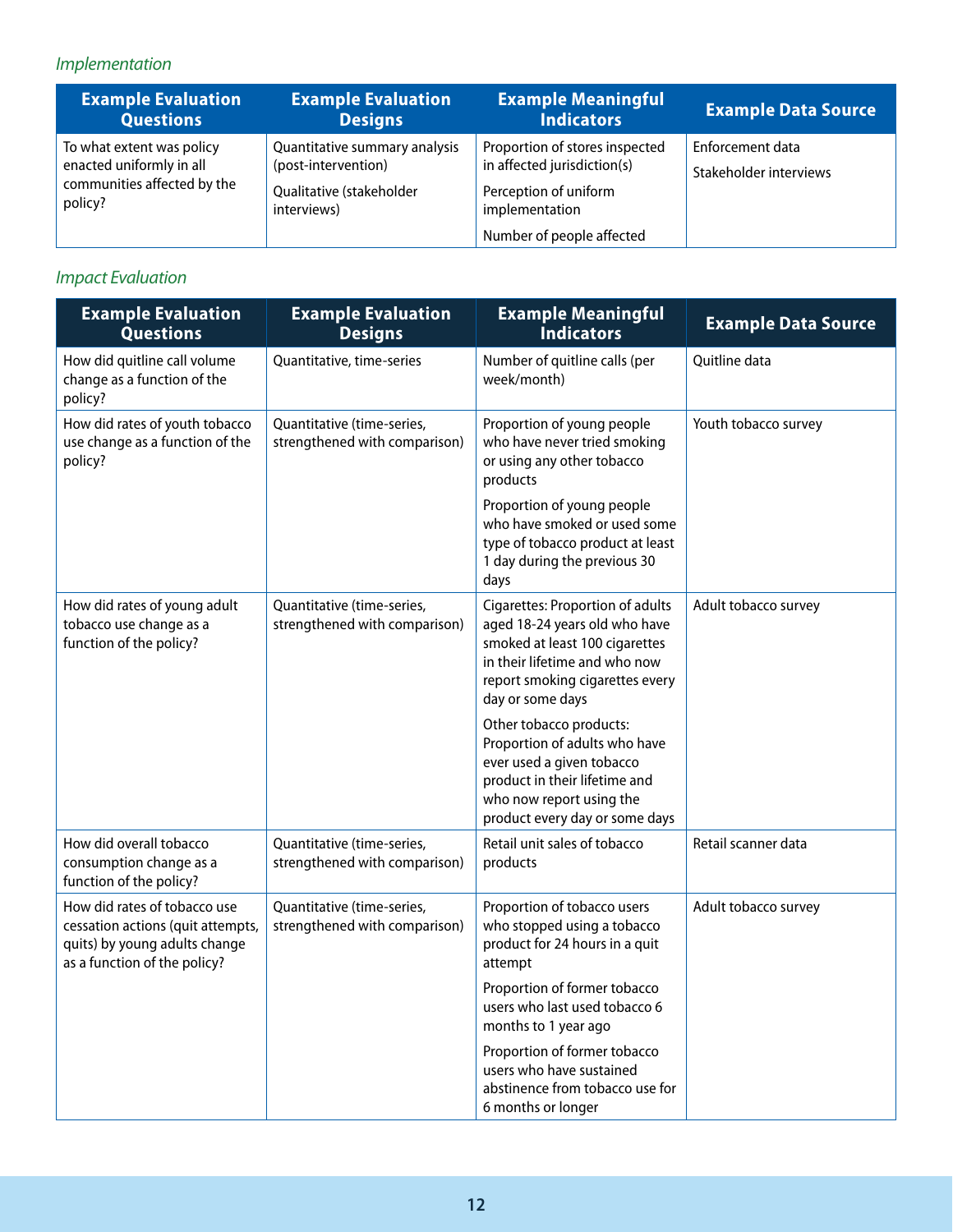### **ECONOMIC IMPACT**

### *Content*

| <b>Example Evaluation</b><br><b>Questions</b>                                                     | <b>Example Evaluation</b><br><b>Designs</b>                         | <b>Example Meaningful</b><br><b>Indicators</b>                      | <b>Example Data Source</b> |
|---------------------------------------------------------------------------------------------------|---------------------------------------------------------------------|---------------------------------------------------------------------|----------------------------|
| To what extent did economic<br>considerations or interests<br>strengthen or weaken the<br>policy? | Qualitative (content analysis of<br>legislative history, testimony) | Evidence of economic<br>considerations in legislative<br>history    | Legislative history        |
| Did the policy state the<br>evidence about the expected<br>economic impact?                       | Qualitative (content analysis of<br>legislative history, testimony) | Presence of economic impact<br>considerations in policy<br>language | Legislative history        |

## *Implementation*

| <b>Example Evaluation</b>                                                                                                                                                                               | <b>Example Evaluation</b>                                                                                                                | <b>Example Meaningful</b>                                                                                                       | <b>Example Data Source</b>                                     |
|---------------------------------------------------------------------------------------------------------------------------------------------------------------------------------------------------------|------------------------------------------------------------------------------------------------------------------------------------------|---------------------------------------------------------------------------------------------------------------------------------|----------------------------------------------------------------|
| <b>Questions</b>                                                                                                                                                                                        | <b>Designs</b>                                                                                                                           | <b>Indicators</b>                                                                                                               |                                                                |
| How did events or activities<br>in surrounding jurisdictions<br>impact policy implementation<br>(e.g., such that these may have<br>encouraged or discouraged<br>cross-border sales by young<br>people)? | Qualitative (content analysis of<br>stakeholder interviews, legal<br>documents)<br>Quantitative (time-series,<br>adjacent jurisdictions) | Summary of policy and/or<br>environmental context of<br>surrounding jurisdiction(s)<br>Retail unit sales of tobacco<br>products | Stakeholder interviews, legal/<br>news documents, scanner data |

### *Impact Evaluation*

| <b>Example Evaluation</b>                                                                                             | <b>Example Evaluation</b>                                                                                        | <b>Example Meaningful</b>                                                                                                                                       | <b>Example Data Source</b>                           |
|-----------------------------------------------------------------------------------------------------------------------|------------------------------------------------------------------------------------------------------------------|-----------------------------------------------------------------------------------------------------------------------------------------------------------------|------------------------------------------------------|
| <b>Questions</b>                                                                                                      | <b>Designs</b>                                                                                                   | <b>Indicators</b>                                                                                                                                               |                                                      |
| How did retailer revenues and<br>employment change after the<br>policy was enacted, all other<br>factors being equal? | Qualitative (review of tax, sales,<br>revenue information)<br>Quantitative (time series,<br>post-implementation) | Retailer revenue/tax filings for<br>tobacco product sales<br>Perception of employment and<br>economic impact after policy<br>enacted<br>Number of retail stores | Tax receipts, sales revenue data,<br>retailer survey |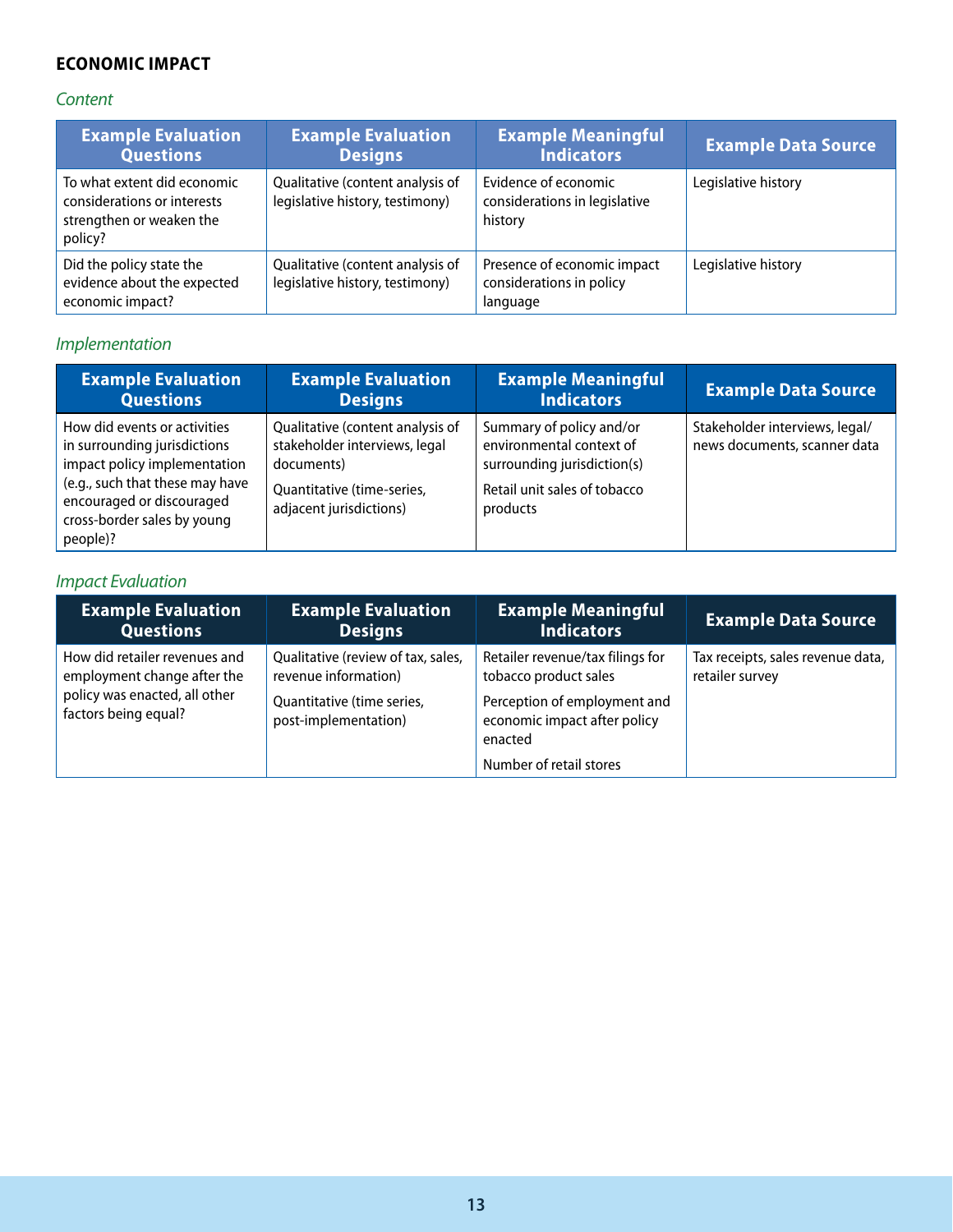## <span id="page-17-0"></span>Steps 4-5: Gathering Credible Evidence and Justifying Conclusions

In addition to the standard considerations around data selection and analyses, the logistical, social, and political context of T21 policies should also be considered carefully when planning an evaluation. When looking at state, local, and territorial or tribe-level policies, the logistical and contextual considerations below can vary significantly between policies. While the national T21 law may dissipate much of the variability among state, local, territorial, or tribal laws, it will still be important to understand how the law is structured, the environmental context in which it is taking place, as well as the historical context, which will vary between jurisdictions.

**Compliance Checks:** In addition to compliance activities conducted to enforce state, local, territorial, or tribal T21 laws, compliance checks for the federal T21 law occur at both state and federal levels. The Synar Amendment to the Alcohol, Drug Abuse, and Mental Health Administration Reorganization Act of 1992 requires states to enact and enforce laws prohibiting the sale or distribution of tobacco products to individuals under the age of 18 years to be eligible to receive substance abuse funding (Substance Abuse and Mental Health Administration, 2017). Under the Synar Amendment and other T21 laws enacted prior to the national T21 law, compliance was assessed by using underage decoys to determine if retailers were selling to underage persons. When the national T21 law was enacted, the Synar Amendment was also updated to reflect the new MLSA of 21. The federal agency that administers the Synar program has not yet provided guidance for states to conduct those compliance checks, and FDA has not yet finalized its regulations related to federal enforcement of the federal law.

**Baseline Data Collection:** States or jurisdictions should consider collecting baseline information when using pre-post designs to evaluate T21 policies. However, the rapid nature in which the national T21 law was passed presents challenges for having baseline data. This makes it difficult to measure changes in public opinion over time and, thus, policy impact. In such cases, existing data sources may offer opportunities for estimating baseline rates. Examples include, examining previous tobacco use among 16-17-year-old survey respondents, underage retail sales rates from Synar inspections, data collected

related to more locally based T21 policies prior to the national T21 law, and retail scanner sales data (which is typically available retrospectively for several years). If information was not previously collected, a prepost comparison will not be possible. However, other designs could be used to assess impact.

**Comparative Assessments:** When baseline measures are impossible to obtain, quasi-experimental designs using comparison groups could be helpful, since this design allows for comparisons of samples similar in all aspects except for the characteristic of interest. For example, this design can be used to assess how contextual factors and variation in enforcement and compliance can have an impact on policy outcomes and impact (Coly & Parry, 2017).

**Environmental Context:** As with any policy evaluation, policies, campaigns, initiatives, or other environmental changes concurrent to the policy under review must be considered when designing and analyzing a T21 evaluation. This attention to the environmental context is especially important given that point-of-sale campaigns, increases in tobacco taxes, and other strategies may be enacted independent of T21 policies. Evaluators should consider both new and existing tobacco control policies and other interventions that may contribute to the outcomes being measured. In addition, evaluators can use evaluation designs that maximally control sources of invalidity (Campbell & Stanley, 1966).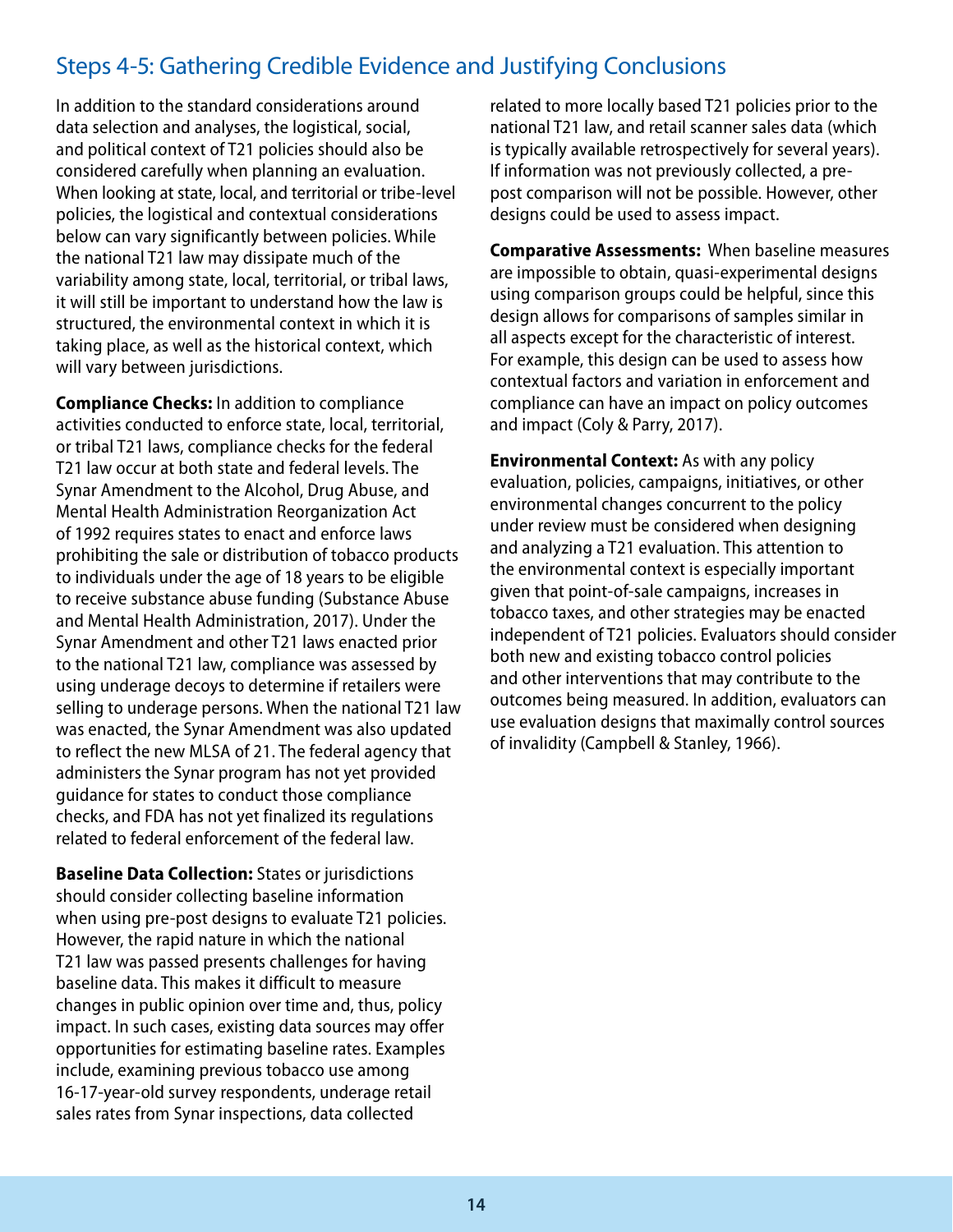## <span id="page-18-0"></span>Step 6: Applying Policy Evaluation Results

T21 policy evaluation results can be useful for stakeholders at multiple levels. Evaluation results can be used to inform ongoing national, state, and local implementation and enforcement, assess the level of public awareness and support for the policy, and provide meaningful indicators of success for stakeholders and the public.

Some examples of how evaluation findings can be used by various audiences, are highlighted below (Table 3).

|  | Table 3: Types of Information Disseminated from Policy Evaluation Results |  |  |
|--|---------------------------------------------------------------------------|--|--|
|  |                                                                           |  |  |

| <b>Evaluation Findings</b>                   | <u>Type of In</u> formation to be Disseminated ,                                            |
|----------------------------------------------|---------------------------------------------------------------------------------------------|
| Content/implementation<br>evaluation results | Potential enforcement gaps to inform policy/enforcement modifications                       |
| Impact evaluation results                    | Policy outcomes and the effect on the population, including intended and unintended effects |
| Lessons Learned                              | Recommendations for future T21 and other retail policy implementation and evaluation        |

Evaluators should consider tailoring communication of evaluation findings to the needs and interests of different stakeholders, while packaging the evaluation results in a manner that is appropriate for the type of stakeholder. For example, a report describing policy impact may be of interest to T21 implementers, enforcement agencies, and policy and evaluation experts. Scientific manuscripts detailing the methods to evaluate the policy and the findings may be of greater interest to policy and subject matter experts. Similarly, "lessons learned" reports and straightforward documents or publications describing recommendations for implementation may be a better fit for staff members in jurisdictions that exhibit problems with effective implementation of the T21 law.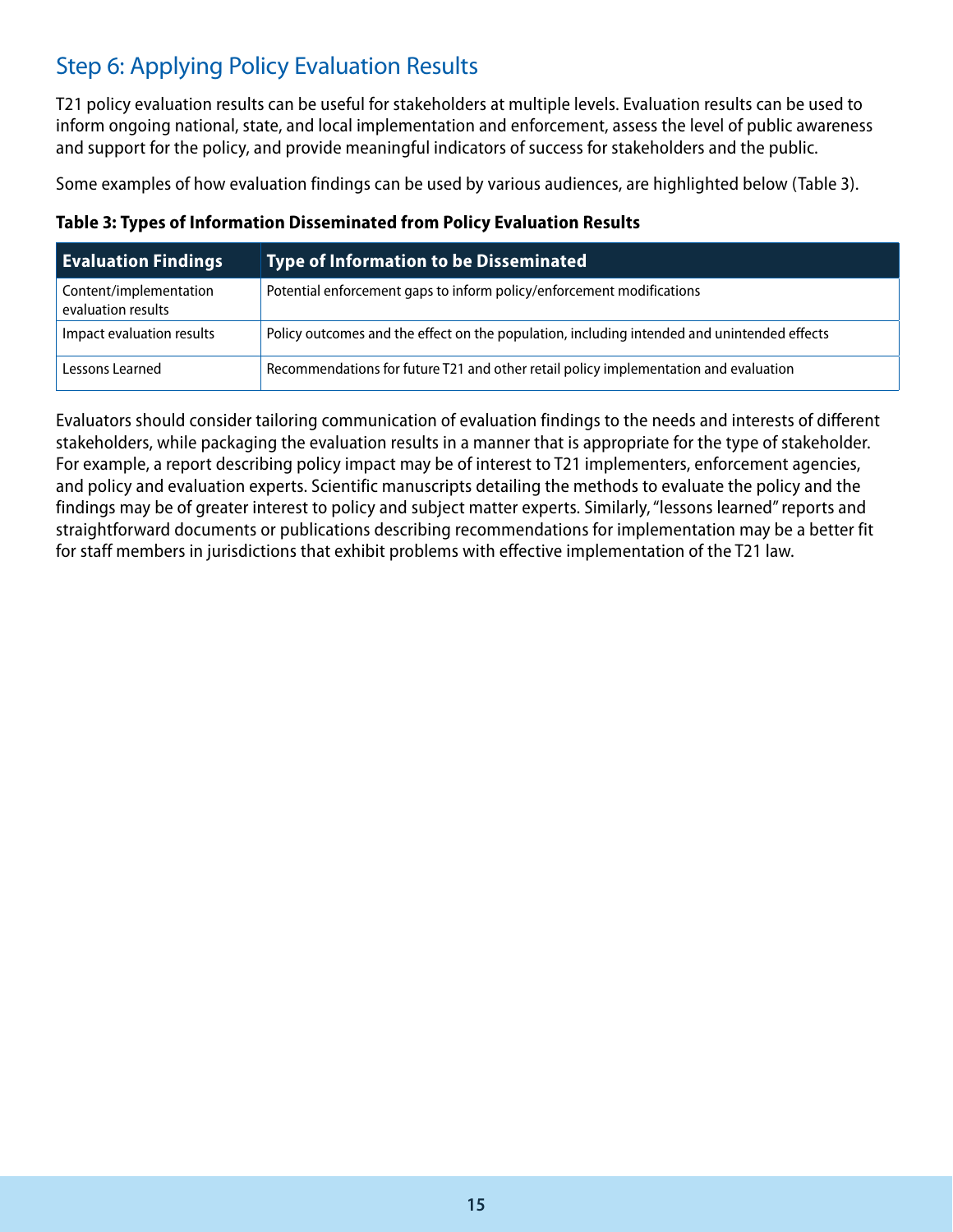# <span id="page-19-0"></span>**Appendix: Accessible Explanations of Figures**

**Figure 1** Generic T21 logic model. Evaluators can use this model as a guide and tailor it to best fit the evaluation needs of each state and jurisdiction. Provided are examples of points to include in a T21 logic model. This model covers six categories: inputs, activities, and outputs, as well as short-term, intermediate, and long-term outcomes. The inputs for this T21 model are the T21 law, funding, partners, networks, surveillance and monitoring systems, cessation resources, and the evaluation of staff efforts and time. Activities for this model can involve policy development and finalizing its components, development and distribution of media campaigns, communication materials and signage, and training personnel on enforcement and inspections. Outputs can include advertisements and press releases, educational sessions for the T21 law, signage distribution, inspection protocols, and compliance checks. Short-term outcomes in this model can encompass increased awareness and understanding of T21 law, as well as increased enforcement of activities related to the law. Intermediate outcomes can be an increase in support for T21 law, increased change in social norms for underage tobacco use, increased compliance with T21 law, decreased availability of tobacco products to youth under 21, and decreased sales of tobacco products. Long-term outcomes can include reduction of the following: tobacco use initiation, tobacco use prevalence, and tobacco-related morbidity and mortality for youth under 21. This logic model also covers sections for both unintended consequences and an environmental context that gives states and jurisdictions an opportunity to discuss specific issues related to implementation of the T21 law in their area. [\(Page 3\)](#page-6-0)

**Figure 2** California's T21 logic model. It uses six categories: inputs, activities, and outputs, as well as short-term, intermediate, and long-term outcomes. California's inputs are the statewide implementation of their T21 law and cessation quitline, as well as surveillance of the public's attitudes/behaviors of the law and surveillance of tobacco sales to youth. Activities in this model involve distributing warning signs and educational materials to retailers and employees about T21 law, promoting quitline to youth tobacco users, educating the public about T21 law and quitline, conducting compliance checks, and educating American Indian communities about age of sale disparity. Outputs in this model include warning signs posted in all tobacco retailers, distribution of training materials to retailers, promotion of quitline to underage tobacco users, advertisements notifying the public of T21 law, demand letters to retailers who violate the law, and educational materials to American Indian communities. Short-term outcomes in this model cover increased awareness and support for the T21 law among the public and underage tobacco users, increased perception among youth that tobacco use is dangerous and difficult to obtain, increased awareness of and compliance with T21 law among retailers, increased call volume to quitline for tobacco users, and increased awareness among American Indians of disparity in age of sale and health consequences. Intermediate outcomes in this model include decreased illegal sales and ability to obtain tobacco products for youth under 21, decreased sales of tobacco products, decreased susceptibility to experimentation of tobacco products, increased quit attempts for all tobacco users, and increased number of tribal compacts or policies with age of sale as 21. Long-term outcomes for this model involve increased age of tobacco use initiation, decreased tobacco use initiation and tobacco use prevalence for youth and adults, decreased tobacco consumption, decreased exposure to secondhand smoke/toxic aerosol, decreased tobacco-related morbidity and mortality, and minimized tobacco-related disparities among American Indian population. California utilized the environmental context section and highlighted state excise tax rates, rates of tobacco use, national media campaigns, state tobacco control funding, utilization of quitline services including cessation insurance coverage, and spending on tobacco products. They also make note that references to tobacco products and use include that of e-cigarettes and other electronic smoking devices. [\(Page 4\)](#page-7-0)

**Figure 3** Hawaii's T21 logic model. This model covers six categories: inputs, activities, and outputs, as well as short-term, intermediate, and long-term outcomes. The inputs for Hawaii's logic model are as follows: T21 law, funding from CDC and other coalitions, external partnerships with public health departments and organizations, state-based networks like military bases and youth coalitions, surveillance and monitoring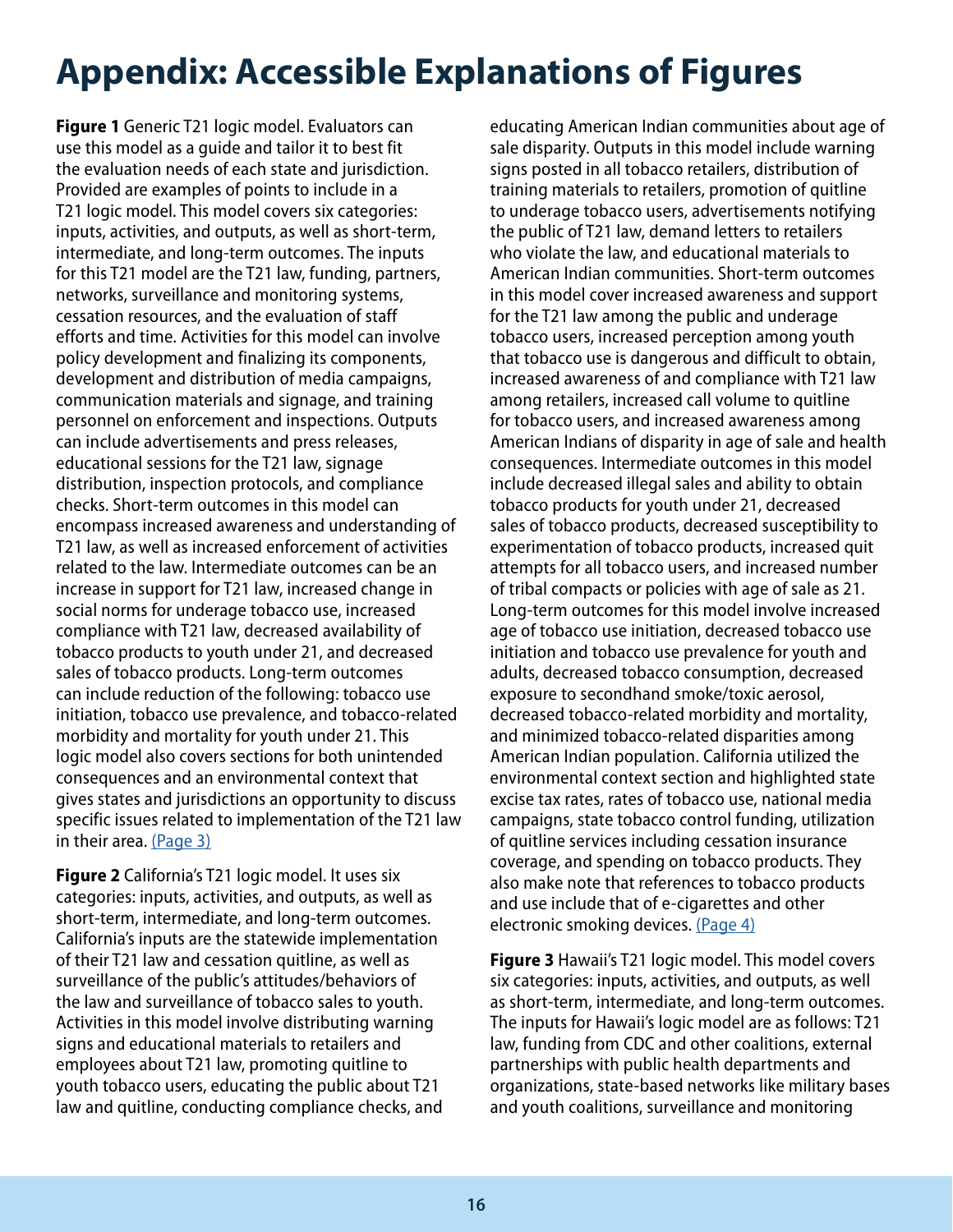<span id="page-20-0"></span>systems (HYTS, YRBS, BRFSS, SYNAR, etc.), and cessation quitline services. Activities in Hawaii's logic model involve enacting the T21 law, developing and distributing educational materials, educating the public and those who work with youth about the T21 law, creating enforcement infrastructure, training enforcement personnel, creating and distributing signage and media campaigns, promotion of cessation resources, broadening underage enforcement activities, and monitoring the following: evaluation, research, and surveillance efforts on quitline users and sales of tobacco products. The outputs for Hawaii's model include fact sheets tailored to every audience about the law, training sessions to discuss implementation and enforcement of the T21 law, dissemination plan for tobacco-related procedures, development and distribution of signage, number of calls to quitline, advertisements to promote the T21 law and quitline services, revised protocols and contracts, and focus groups. Short-term outcomes for this model cover increased awareness and understanding of T21 law, increased consistency between tobacco-related military policies and T21 law, increased enforcement, decreased commercial supply of tobacco products to minors, decreased intention to start smoking or switch to a different product, increased quit intentions, and increased understanding

about the attitudes of tobacco users. Intermediate outcomes include increased favorable public opinion and compliance of T21 law, decreased tobacco product sales to persons under 21 years, increased change in social norms around underage smoking, decreased smoking initiation and tobacco product switching, decreased daily smoking, and increased calls to cessation resources and quit attempts for youth under 21. Long-term outcomes in the model encompass decreasing tobacco use prevalence among minors and military, increased sustained cessation for youth under 21, decreased tobacco product exposure among youth, decreased health effects of tobacco use, decreased tobacco-related health disparities, and improved economic return on investment. Hawaii also provided a space to discuss an increased need to understand the unintended consequences when a T21 law is implemented. [\(Page 5\)](#page-8-0)

**Figure 4** Evaluation Planning and Implementation Flow. The flow starts with content evaluation, which occurs during the policy identification, policy analysis, and strategy and development steps. The flow then moves to implementation evaluation, which occurs with policy enactment step. The flow ends with impact evaluation, which occurs with implementation step. [\(Page 7\)](#page-10-0)

# **References**

Ahmad S. (2005). The Cost-Effectiveness of Raising the Legal Smoking Age in California. Med Decis Making, 25:330-340.

Ali FRM, Rice K, Fang X, Xu Z. (2019). Tobacco 21 policies in California and Hawaii and sales of cigarette packs: a difference in differences analysis. Tob Control, 0:-1-5. [E-pub ahead of print.] doi: [http://dx.doi.](http://dx.doi.org/10.1136/tobaccocontrol-2019-055031) [org/10.1136/tobaccocontrol-2019-055031](http://dx.doi.org/10.1136/tobaccocontrol-2019-055031)

Campaign for Tobacco Free Kids. (2020). States and localities that have raised the minimum legal sale age for tobacco products to 21. Retrieved from: [https://www.tobaccofreekids.org/assets/content/](https://www.tobaccofreekids.org/assets/images/content/states_localities_MLSA_21.pdf) what we do/state local issues/sales 21/states [localtiesMLSA\\_21.pdf](https://www.tobaccofreekids.org/assets/images/content/states_localities_MLSA_21.pdf)

Campbell, D. T., & Stanley, J. C. (1966). Experimental and quasi-experimental designs for research. Houghton Mifflin.

Centers for Disease Control and Prevention (CDC). (2008). Introduction to process evaluation in tobacco use prevention and control. Atlanta, GA: U.S. Department of Health and Human Services, Centers for Disease Control and Prevention, National Center for Chronic Disease Prevention and Health Promotion, Office on Smoking and Health. Available at: [https://](https://www.cdc.gov/tobacco/stateandcommunity/tobacco_control_programs/surveillance_evaluation/process_evaluation/index.htm) [www.cdc.gov/tobacco/stateandcommunity/tobacco\\_](https://www.cdc.gov/tobacco/stateandcommunity/tobacco_control_programs/surveillance_evaluation/process_evaluation/index.htm) control programs/surveillance evaluation/process [evaluation/index.htm](https://www.cdc.gov/tobacco/stateandcommunity/tobacco_control_programs/surveillance_evaluation/process_evaluation/index.htm)

Center for Substance Abuse Prevention. (2017). About the Synar Amendment and Program. Retrieved from: <https://www.samhsa.gov/synar/about>

Coly, A., & Parry, G. (2017). Evaluating Complex Health Interventions: A Guide to Rigorous Research Designs. Retrieved from: [https://www.academyhealth.org/](https://www.academyhealth.org/evaluationguide) [evaluationguide](https://www.academyhealth.org/evaluationguide)